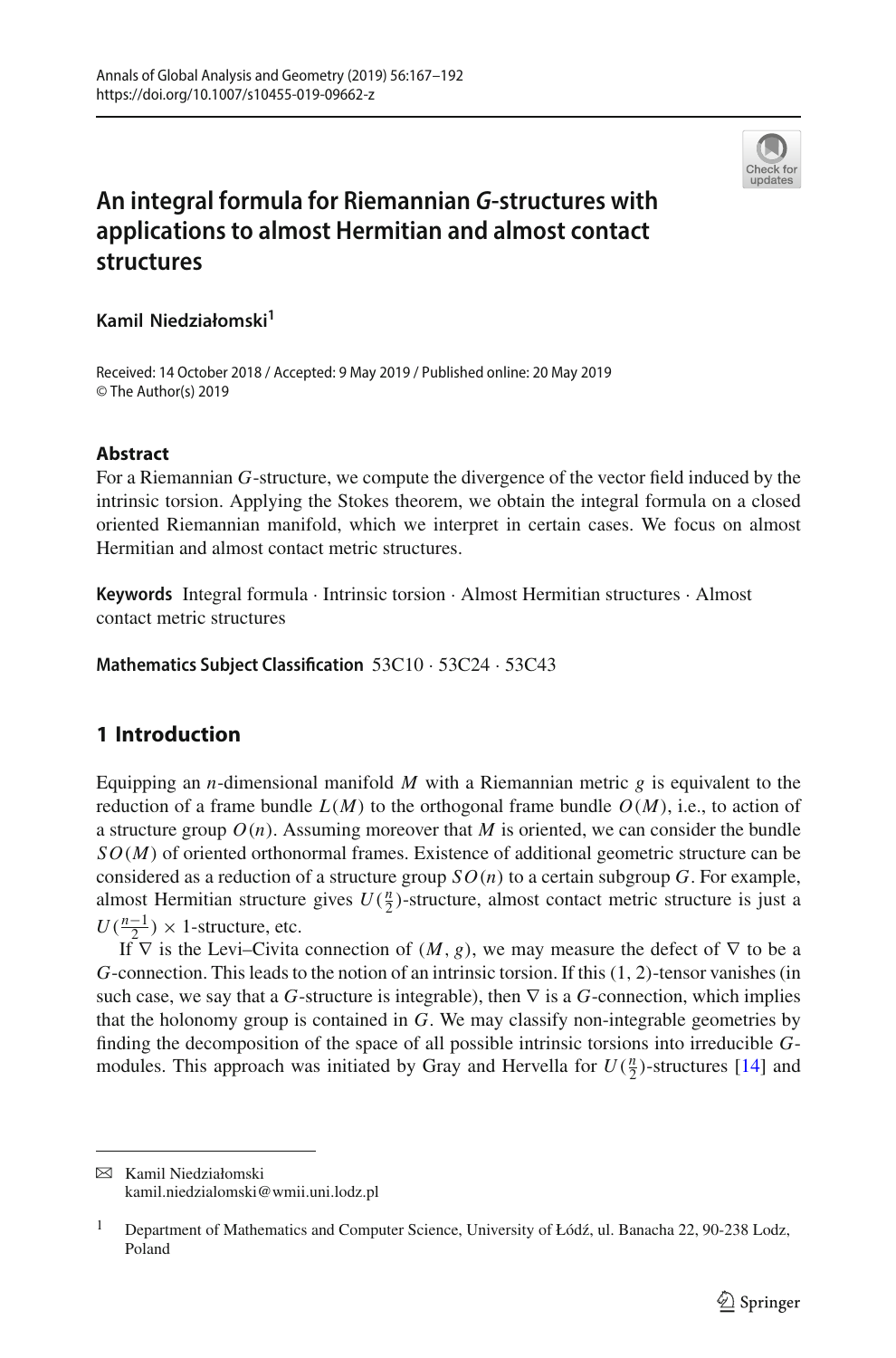later considered for other structures by many authors [\[7](#page-25-1)[,8](#page-25-2)[,11](#page-25-3)[,20](#page-25-4)[,21](#page-25-5)]. Each, so-called, Gray– Hervella class, gives some restrictions on the curvature.

One possible approach to curvature restrictions on compact *G*-structures can be achieved by obtaining integral formulas relating considered objects. This has been firstly done, in a general case, by Bor and Hernández Lamoneda [\[5](#page-25-6)]. They use Bochner-type formula for forms being stabilizers of each considered subgroup in *SO*(*n*). They obtained integral formulas for  $G = U(\frac{n}{2})$ ,  $SU(\frac{n}{2})$ ,  $G_2$  and Spin<sub>7</sub> and continued this approach for  $Sp(n)Sp(1)$  in [\[6](#page-25-7)]. The case  $G = U(\frac{n-1}{2}) \times 1$  has been studied later in [\[12\]](#page-25-8) by other authors.

In this article, we show how mentioned formulas can be obtained in a different way. The nice feature of our approach is that the main integral formula

$$
\frac{1}{2} \int_M s_{\mathfrak{g}^\perp} - s_{\mathfrak{g}^\perp}^{\text{alt}} \text{ vol}_M = \int_M |\chi|^2 + |\xi^{\text{alt}}|^2 - |\xi^{\text{sym}}|^2 \text{ vol}_M.
$$

is valid for any *G*-structure on closed *M* for compact  $G \subset SO(n)$ . Let us roughly describe the approach and all used objects in this formula. We consider, so-called, characteristic vector field  $\chi = \sum_i \xi_{e_i} e_i$  induced by the intrinsic torsion  $\xi$  and calculate its divergence.  $\xi^{\text{alt}}$  and  $\xi_{X}^{\text{sym}}$  denote the skew-symmetric and symmetric components of  $\xi$ ,  $\xi_{X}^{\text{alt}}Y = \frac{1}{2}(\xi_{X}Y - \xi_{Y}X)$ ,  $\xi_X^{\text{sym}} Y = \frac{1}{2} (\xi_X Y + \xi_Y X)$ , whereas  $s_{\mathfrak{g}^\perp}$  and  $s_{\mathfrak{g}^\perp}^{\text{alt}}$  are, in a sense,  $\mathfrak{g}^\perp$  components of a scalar curvature (see the following sections for more details). For some Gray–Hervella classe characteristic vector field vanishes, and then we get point-wise formula relating an intrinsic torsion to a curvature.

We concentrate on almost Hermitian and almost contact metric structures. In the way described above, we recover many well-known relations. Let us state some of the consequences of the main integral formula (the objects used in these statements will be defined in appropriate sections):

- 1. Assume  $(M, g, J)$  is closed Hermitian manifold of Gray–Hervella type  $W_4$  such that  $s = s^*$ , where *s* is a scalar curvature and  $s^*$  is a ∗-scalar curvature. Then, *M* is Kähler (compare [\[22\]](#page-25-9)).
- 2. On a closed  $SU(n)$ -structure of type  $W_1 \oplus W_5$ , we have  $\int_M s = 5 \int_M s^*$ .
- 3. Let  $(M, g, \varphi, \eta, \zeta)$  be an almost contact metric structure with the intrinsic torsion  $\xi \in \mathcal{D}_2$ . Then,

$$
\operatorname{div}(\nabla_{\zeta}\zeta) = \frac{1}{2} s_{\mathfrak{u}(n)^{\perp}}^{\text{alt}} + \frac{1}{2} \operatorname{Ric}(\zeta, \zeta) - \frac{1}{4}(s - s^*),
$$

where *s* is a scalar curvature and *s*<sup>∗</sup> is an associated ∗-scalar curvature.

In the end, we consider some examples focusing on (reductive) homogeneous spaces. We show, which is an immediate consequence of the formula for the Levi–Civita connection, that in these examples the characteristic vector field vanishes. Hence, the main divergence formula is point-wise.

## **2 Intrinsic torsion**

Let  $(M, g)$  be an oriented Riemannian manifold. Denote by  $SO(M)$  the bundle of oriented frames over *M*. Let  $\nabla$  be the Levi–Civita connection of *g*, and let  $\omega$  be the induced connection form. Let  $G \subset SO(n)$ , where  $n = \dim M$ , be a closed subgroup. Then, on the level of Lie algebras, we have the following decomposition:

$$
\mathfrak{so}(n)=\mathfrak{g}\oplus\mathfrak{g}^{\perp},\quad\text{ad}(G)\mathfrak{g}^{\perp}\subset\mathfrak{g}^{\perp},
$$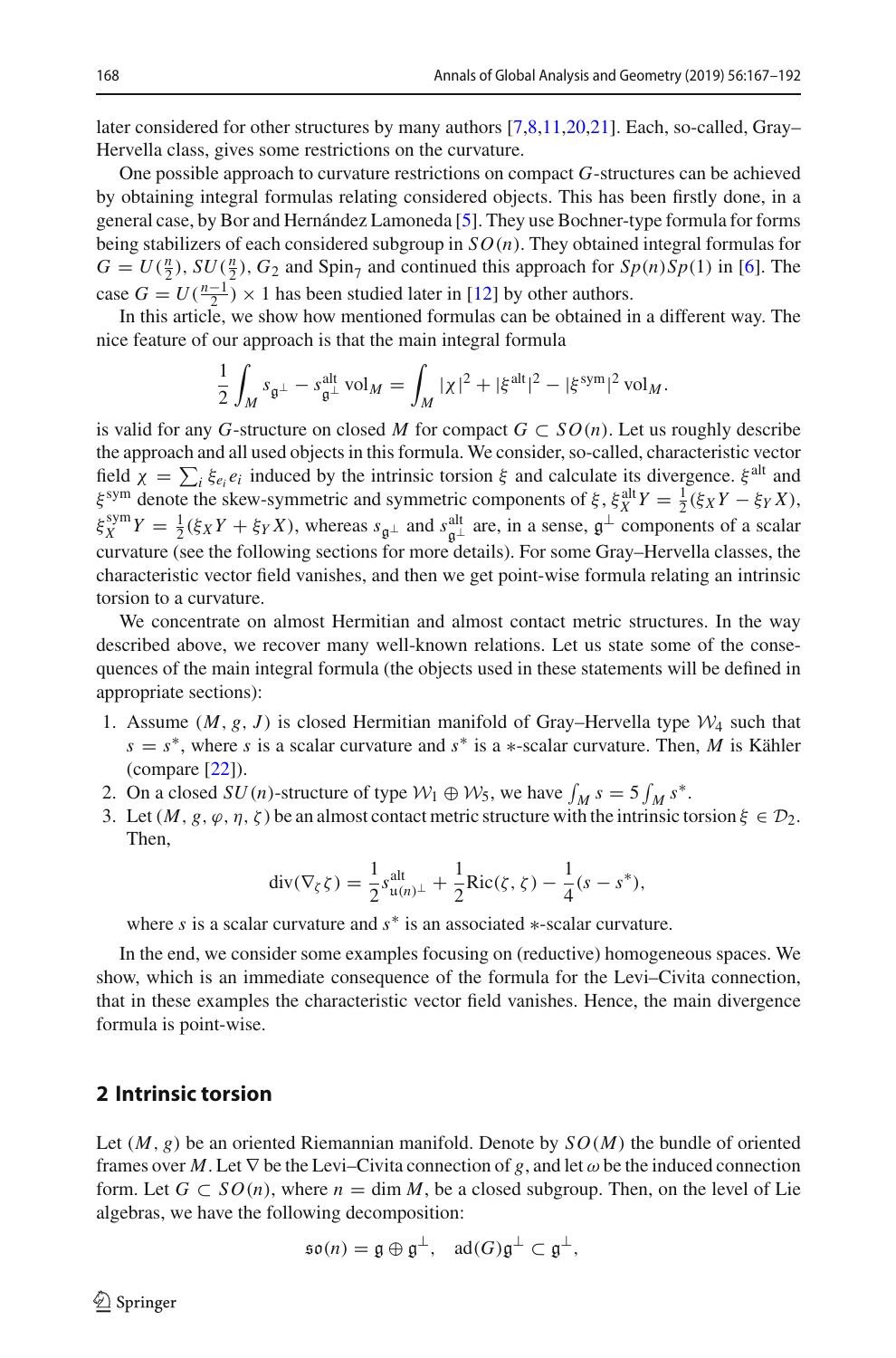where the orthogonal complement is taken with respect to the Killing form. Hence,  $\omega$  decomposes as

$$
\omega = \omega_{\mathfrak{g}} \oplus \omega_{\mathfrak{g}^\perp},
$$

where  $\omega_{\mathfrak{a}}$  is a connection form in the *G*-reduction  $P \subset SO(M)$ , if such exists, and therefore defines a Riemannian connection  $\nabla^G$  on *M*. The difference

$$
\xi_X Y = \nabla^G_X Y - \nabla_X Y, \quad X, Y \in TM,
$$

defines a (1, 2)-tensor called *the intrinsic torsion* of a *G*-structure. ξ satisfies some skewsymmetry conditions by the fact that  $\xi_X \in \mathfrak{g}^{\perp}(TM) \subset \mathfrak{so}(TM)$  where  $\mathfrak{g}^{\perp}(TM)$  is the associated bundle of the form  $P \times_{ad(G)} \mathfrak{g}^{\perp}$ . In particular,

$$
g(\xi_X Y, Z) = -g(Y, \xi_X Z), \quad X, Y, Z \in TM.
$$

By a definition, the intrinsic torsion measures the defect of the Levi–Civita connection to be a *G*-connection. In particular, if ξ vanishes, then the holonomy of ∇ is contained in *G*. The study of the intrinsic torsion and its decomposition into irreducible summands was initiated by Gray and Hervella in the case of  $G = U(\frac{n}{2})$  [\[14\]](#page-25-0). Since then, other possible cases, mainly coming from the Berger classification of non-symmetric irreducible holonomy groups, have been considered (see, for example, [\[7](#page-25-1)[,8](#page-25-2)[,11](#page-25-3)[,20](#page-25-4)[,21](#page-25-5)]).

#### **3 An integral formula**

Let (*M*, *g*) be an oriented Riemannian manifold with the Levi–Civita connection ∇. Assume *M* is a *G*-structure, with  $G \subset SO(n)$ , and let  $\xi$  be the associated intrinsic torsion. Define a vector field  $\chi = \chi^G$  by

$$
\chi = \sum_{i} \xi_{e_i} e_i,\tag{1}
$$

where (*ei*) is any orthonormal basis. We call χ *the characteristic vector field* of a *G*-structure *M*. Notice that if ξ is skew-symmetric with respect to *X* and *Y* , then χ vanishes. This is the case, for example, for nearly Kähler manifolds (see the following sections). Additionally,

<span id="page-2-2"></span>
$$
g(\chi, X) = -\sum_{i} g(e_i, \xi_{e_i} X) = \text{div} X - \text{div}^G X.
$$
 (2)

Thus, vanishing of the characteristic vector field is equivalent to the fact that divergences with respect to  $\nabla$  and  $\nabla$ <sup>*G*</sup> coincide. Moreover, put

$$
\xi_X^{\text{alt}} Y = \frac{1}{2} (\xi_X Y - \xi_Y X) \quad \text{and} \quad \xi_X^{\text{sym}} Y = \frac{1}{2} (\xi_X Y + \xi_Y X). \tag{3}
$$

In this section, we compute the divergence of  $\chi$  with respect to  $\nabla$ . First, let us recall well-known curvature identities involving the intrinsic torsion [\[12](#page-25-8)]:

<span id="page-2-1"></span>
$$
R(X, Y)_{\mathfrak{g}} = R^{G}(X, Y) + [\xi_X, \xi_Y]_{\mathfrak{g}},
$$
  
\n
$$
R(X, Y)_{\mathfrak{g}^{\perp}} = -(\nabla_X \xi)_Y + (\nabla_Y \xi)_X - 2[\xi_X, \xi_Y] + [\xi_X, \xi_Y]_{\mathfrak{g}^{\perp}},
$$
\n(4)

where *R* and  $R^G$  are the curvature tensors of  $\nabla$  and  $\nabla^G$ , respectively. We use the following convention for the curvature  $R(X, Y) = [\nabla_X, \nabla_Y] - \nabla_{[X, Y]}$ . Thus,

<span id="page-2-0"></span>
$$
R^{G}(X, Y) = R(X, Y) + (\nabla_X \xi)_{Y} - (\nabla_Y \xi)_{X} + [\xi_X, \xi_Y].
$$
 (5)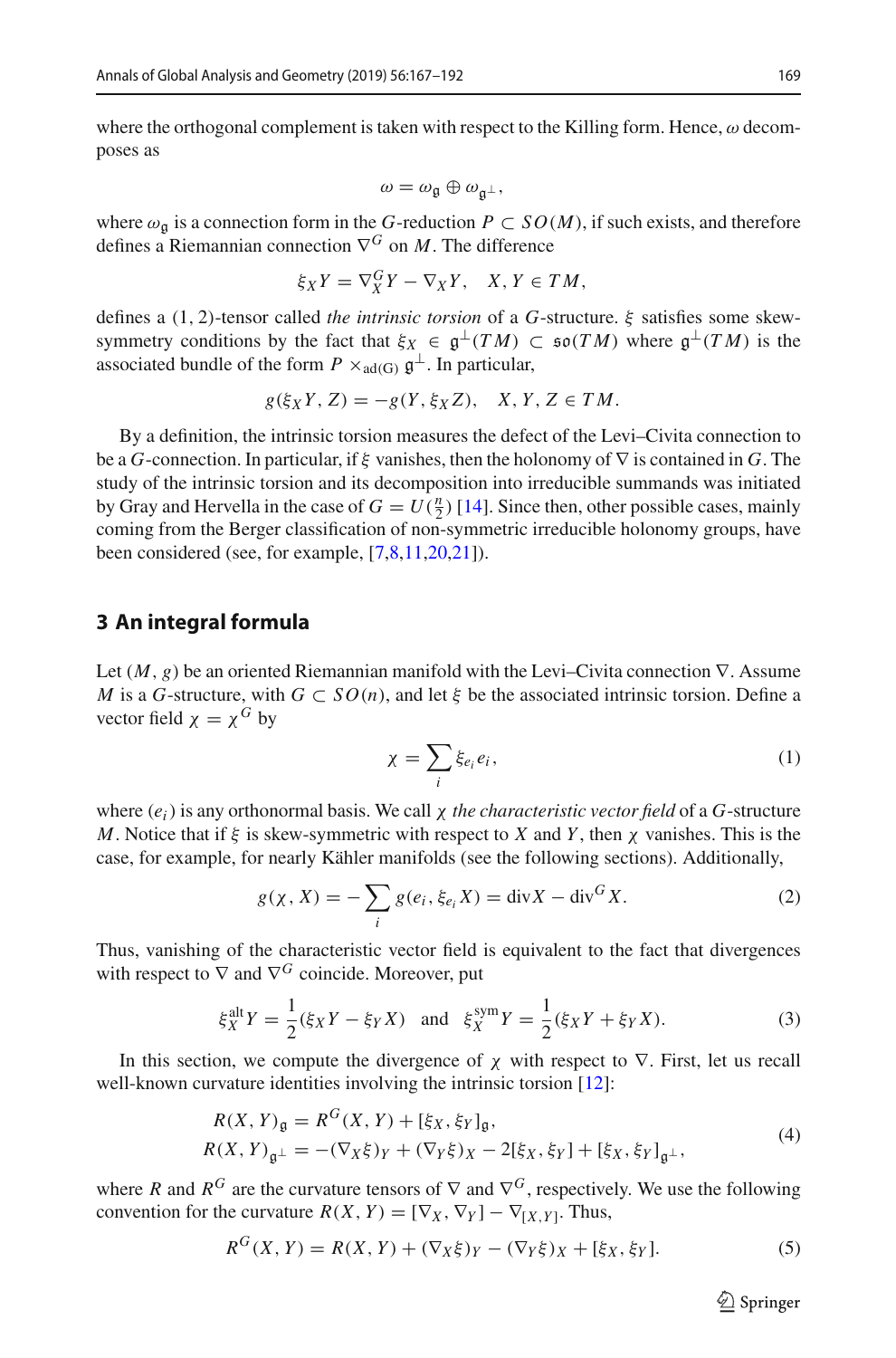Denote by *s* and  $s^G$  the scalar curvatures of *R* and  $R^G$ , respectively.

**Proposition 1** *On an oriented G-structure M, we have*

<span id="page-3-3"></span>
$$
2\text{div}\chi = s^G - s + |\chi|^2 + |\xi^{\text{alt}}|^2 - |\xi^{\text{sym}}|^2. \tag{6}
$$

*Proof* By [\(5\)](#page-2-0), we have

<span id="page-3-0"></span>
$$
s^{G} = s + \sum_{i,j} g((\nabla_{e_{i}}\xi)_{e_{j}}e_{j}, e_{i}) - \sum_{i,j} g((\nabla_{e_{j}}\xi)_{e_{i}}e_{j}, e_{i}) + \sum_{i,j} g([\xi_{e_{i}}, \xi_{e_{j}}]e_{j}, e_{i}).
$$
 (7)

Notice that  $(\nabla_X \xi)_Y$  is skew-symmetric, since  $\xi_X$  is skew-symmetric,

$$
g((\nabla_X \xi)_Y Z, W) = g(\nabla_X \xi_Y Z, W) - g(\xi_{\nabla_X Y} Z, W) - g(\xi_Y \nabla_X Z, W)
$$
  
= -X(Z, \xi\_Y W) - g(\xi\_Y Z, \nabla\_X W) + g(Z, \xi\_{\nabla\_X Y} W) + (\nabla\_X Z, \xi\_Y W)  
= -g(Z, \nabla\_X \xi\_Y W) + g(Z, \xi\_Y \nabla\_X W) + g(Z, \xi\_{\nabla\_X Y} W)  
= -g(Z, (\nabla\_X \xi)\_Y W).

Thus, the first sum and second sum on the right-hand side of [\(7\)](#page-3-0) are opposite. Moreover,

<span id="page-3-1"></span>
$$
\text{div}\chi = \sum_{i,j} g(\nabla_{e_i} \xi_{e_j} e_j, e_i) = \sum_{i,j} g((\nabla_{e_i} \xi)_{e_j} e_j, e_i),
$$
\n(8)

since

$$
\sum_{i,j} (g(\xi_{\nabla_{e_i}e_j}e_j, e_i) + g(\xi_{e_j}\nabla_{e_i}e_j, e_i))
$$
\n
$$
= \sum_{i,j,k} g(\nabla_{e_i}e_j, e_k)g(\xi_{e_k}e_j, e_i) + \sum_{i,j} g(\xi_{e_j}\nabla_{e_i}e_j, e_i)
$$
\n
$$
= -\sum_{i,j,k} g(e_j, \nabla_{e_i}e_k)g(\xi_{e_k}e_j, e_i) + \sum_{i,j} g(\xi_{e_j}\nabla_{e_i}e_j, e_i)
$$
\n
$$
= 0.
$$

Let us compute the last term in [\(7\)](#page-3-0),

<span id="page-3-2"></span>
$$
\sum_{i,j} g([\xi_{e_i}, \xi_{e_j}]e_j, e_i) = \sum_{i,j} g(\xi_{e_i}\xi_{e_j}e_j, e_i) - g(\xi_{e_j}\xi_{e_i}e_j, e_i)
$$
  
= 
$$
-|\chi|^2 + \sum_{i,j} g(\xi_{e_j}e_i, \xi_{e_i}e_j)
$$
  
= 
$$
-|\chi|^2 + |\xi^{\text{sym}}|^2 - |\xi^{\text{alt}}|^2.
$$
 (9)

Substituting  $(8)$  and  $(9)$  into  $(7)$ , we get  $(6)$ .

We will improve the above divergence formula a little bit, by getting rid of the component  $s^G$  and replacing it by  $\mathfrak{g}^{\perp}$ -component of *s* and some additional term, which vanishes in some cases. Namely, denote by  $s^{\text{alt}}_{\mathfrak{g}^{\perp}}$  the following quantity:

$$
s_{\mathfrak{g}^\perp}^{\text{alt}} = \sum_{i,j} g([\xi_{e_i}, \xi_{e_j}]_{\mathfrak{g}^\perp} e_j, e_i).
$$

$$
\Box
$$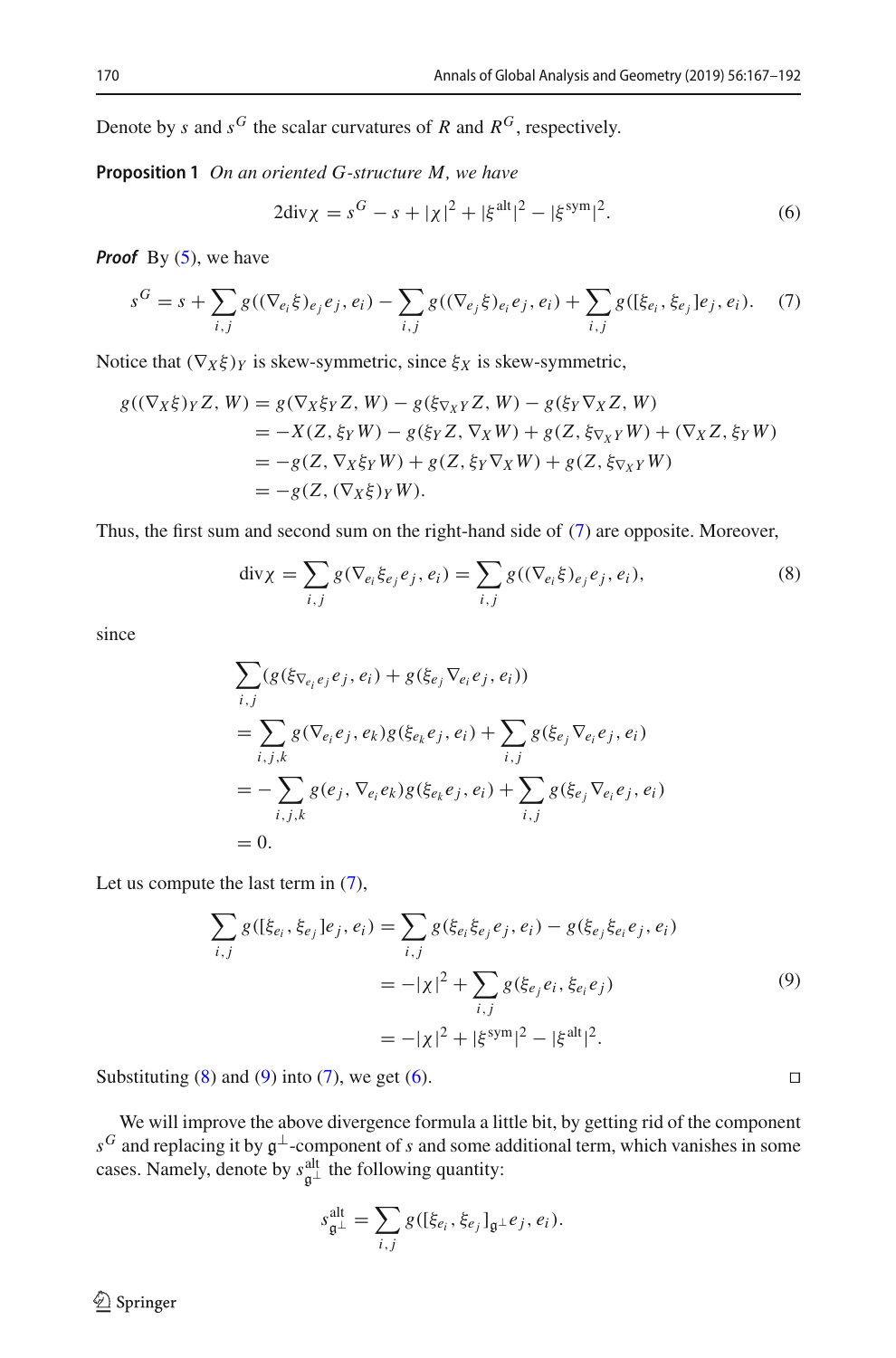**Proposition 2** *On an oriented G-structure M, we have*

<span id="page-4-0"></span>
$$
\operatorname{div}\chi = \frac{1}{2} s_{\mathfrak{g}^{\perp}}^{\text{alt}} - \frac{1}{2} s_{\mathfrak{g}^{\perp}} + |\chi|^2 + |\xi^{\text{alt}}|^2 - |\xi^{\text{sym}}|^2. \tag{10}
$$

*If M is, additionally, closed, then the following integral formula holds*

<span id="page-4-1"></span>
$$
\frac{1}{2} \int_{M} s_{\mathfrak{g}^{\perp}} - s_{\mathfrak{g}^{\perp}}^{\mathrm{alt}} \text{vol} = \int_{M} |\chi|^{2} + |\xi^{\mathrm{alt}}|^{2} - |\xi^{\mathrm{sym}}|^{2} \text{ vol.}
$$
\n(11)

*Proof* By [\(4\)](#page-2-1) and [\(9\)](#page-3-2), we have

$$
s_{\mathfrak{g}} = s^G + \sum_{i,j} g([\xi_{e_i}, \xi_{e_j}]e_j, e_i) - \sum_{i,j} g([\xi_{e_i}, \xi_{e_j}]_{\mathfrak{g}^{\perp}}e_j, e_i)
$$
  
=  $s^G - |\chi|^2 - |\xi^{\text{alt}}|^2 + |\xi^{\text{sym}}|^2 - \sum_{i,j} g([\xi_{e_i}, \xi_{e_j}]_{\mathfrak{g}^{\perp}}e_j, e_i).$ 

Since  $s = s_{\mathfrak{g}} + s_{\mathfrak{g}^\perp}$ , [\(6\)](#page-3-3) can be rewritten in form [\(10\)](#page-4-0).

<span id="page-4-2"></span>*Remark 1* Notice that elements

$$
|\chi|^2
$$
,  $|\xi^{alt}|^2$ ,  $|\xi^{sym}|^2$ 

are quadratic invariants of the representation of  $SO(n)$  in the space of  $(1, 2)$ -tensors with the symmetries of the intrinsic torsion, i.e., the space  $T^*M \otimes \mathfrak{so}(TM)$  [\[14\]](#page-25-0). This implies that  $|\xi|^2$ <br>and  $|\xi|^{2} = |\xi|^{sym}|^2$  are also quadratic invariants. Thus, for an irreducible submodule *U* of the and  $|\xi^{\text{alt}}|^2 - |\xi^{\text{sym}}|^2$  are also quadratic invariants. Thus, for an irreducible submodule *U* of the representation  $T^*M \otimes \mathfrak{so}(TM)$ , since the space of its quadratic invariants is one-dimensional [\[4](#page-25-10)], then the number

$$
E_{\mathcal{U}} = |\chi^{\mathcal{U}}|^2 + |\xi^{\mathcal{U},\text{alt}}|^2 - |\xi^{\mathcal{U},\text{sym}}|^2
$$

is a constant multiple of  $|\xi^{\mathcal{U}}|^2$ . Here,  $\xi^{\mathcal{U}}$  denotes the *U*-component of  $\xi$  with respect to decomposition into irreducible summands. This approach is also valid for any irreducible module *G*-module in the space of possible intrinsic torsions. This kind of approach was used in [\[5\]](#page-25-6) to get integral formulas for many *G*-structures.

We have an immediate consequence of the formula [\(10\)](#page-4-0).

**Corollary 1** *Assume M is an oriented G-structure, where*  $G = U(\frac{n}{2})$ *, <i>n even, or*  $G =$  $SO(m) \times SO(n-m)$ . If the characteristic vector field vanishes, then

$$
\frac{1}{2}s_{\mathfrak{g}^{\perp}} = |\xi^{\text{alt}}|^2 - |\xi^{\text{sym}}|^2.
$$

*In particular, if the intrinsic torsion is totally skew-symmetric, then*

$$
s_{\mathfrak{g}^\perp} = 2|\xi|^2 \ge 0
$$

*with the equality if and only if the G-structure M is integrable (i.e.,*  $\xi = 0$ ).

*Proof* For the listed choices of *G*, we have  $[g^{\perp}, g^{\perp}] \subset g$ ; thus,  $s^{\text{alt}}_{g^{\perp}}$  vanishes.  $\Box$ 

The consequences of the integral formula will be presented in the following section for certain choices of *G*.

$$
\qquad \qquad \Box
$$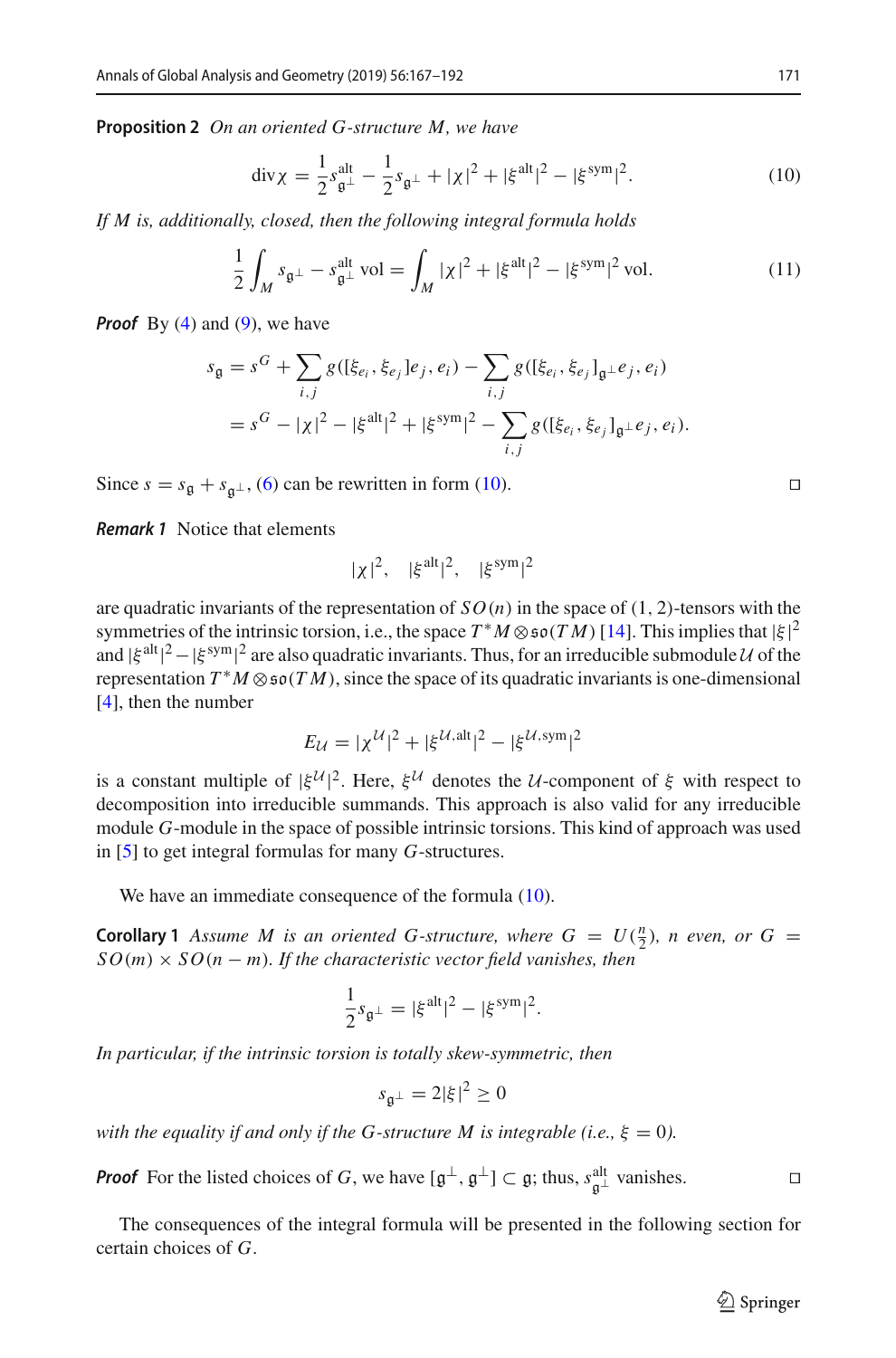## **4 Applications to certain Riemannian** *G***-structures**

In this section, we rewrite formulas [\(10\)](#page-4-0) and [\(11\)](#page-4-1) for certain *G*-structures. We also give some applications of these relations. We will show that obtained formulas are consistent with the Bochner-type formulas obtained, using representation theory, in [\[5\]](#page-25-6).

#### **4.1 Almost product structures**

We show that the divergence and integral formulas obtained in the previous section agree with the Walczak formulas [\[23](#page-25-11)]. Since this integral formula has found many applications, we will only concentrate on deriving it from  $(11)$  and state its one corollary, which will be needed later.

Let  $(M, g)$  be an oriented Riemannian manifold, with two complementary orthogonal oriented distributions  $D$  and  $D^{\perp}$ , i.e.,  $TM = D \oplus D^{\perp}$ . Thus, the bundle of oriented orthonormal frames *SO*(*M*) has a reduction to a subgroup  $SO(m) \times SO(n-m) \subset SO(n)$ , where  $m = \dim \mathcal{D}$ . On the level of Lie algebras

$$
\mathfrak{so}(n)=(\mathfrak{so}(m)\oplus\mathfrak{so}(n-m))\oplus\mathfrak{m},
$$

where

$$
\mathfrak{m} = (\mathfrak{so}(m) \oplus \mathfrak{so}(n-m))^\perp = \left\{ \begin{pmatrix} 0 & A \\ -A^\top & 0 \end{pmatrix} \right\}
$$

and *A* is  $m \times (n - m)$  matrix. Let  $\nabla$  be the Levi–Civita connection of *g*. Since the orthogonal projection to m is just a restriction to non-diagonal blocks, it follows that the intrinsic torsion equals

$$
\xi_X Y = -(\nabla_X Y^\top)^\perp - (\nabla_X Y^\perp)^\top,
$$

where  $Y^{\top}$  and  $Y^{\perp}$  denote the components of *Y* in *D* and  $D^{\perp}$ . Notice that  $\xi$  is made of shape operators and fundamental forms of distributions  $D$  and  $D^{\perp}$ . Recall that the second fundamental form, for example, of *D* is a (1, 2)-symmetric tensor  $B = B^D$  of the form

$$
B(X, Y) = \frac{1}{2}(\nabla_X Y + \nabla_Y X)^{\perp}, \quad X, Y \in \mathcal{D}.
$$

Additionally, we will use integrability tensor  $T = T^D$  being just

$$
T(X, Y) = \frac{1}{2}[X, Y]^{\perp}, \quad X, Y \in \mathcal{D}.
$$

Notice that  $B(X, Y) + T(X, Y) = (\nabla_X Y)^{\perp}$ ; hence, *B* and *T* are symmetrization and alternation of (a minus of) a part of the intrinsic torsion reduced to *D*.

For an orthonormal basis ( $e_i$ ) adapted to the decomposition  $\mathcal{D} \oplus \mathcal{D}^{\perp}$ , denote by  $e_A$  elements of  $(e_i)$  in *D* and by  $e_\alpha$  elements of  $(e_i)$  in  $\mathcal{D}^\perp$ . The characteristic vector field  $\chi$  equals

$$
\chi = -\sum_{A} (\nabla_{e_A} e_A)^{\perp} - \sum_{\alpha} (e_{\alpha} e_{\alpha})^{\top} = -H - H^{\perp},\tag{12}
$$

where *H* and  $H^{\perp}$  are mean curvature vectors of  $D$  and  $D^{\perp}$ , respectively.

We may now state and show that the Walczak formula  $[23]$  $[23]$  is an integral formula  $(11)$  for  $G = SO(m) \times SO(n-m).$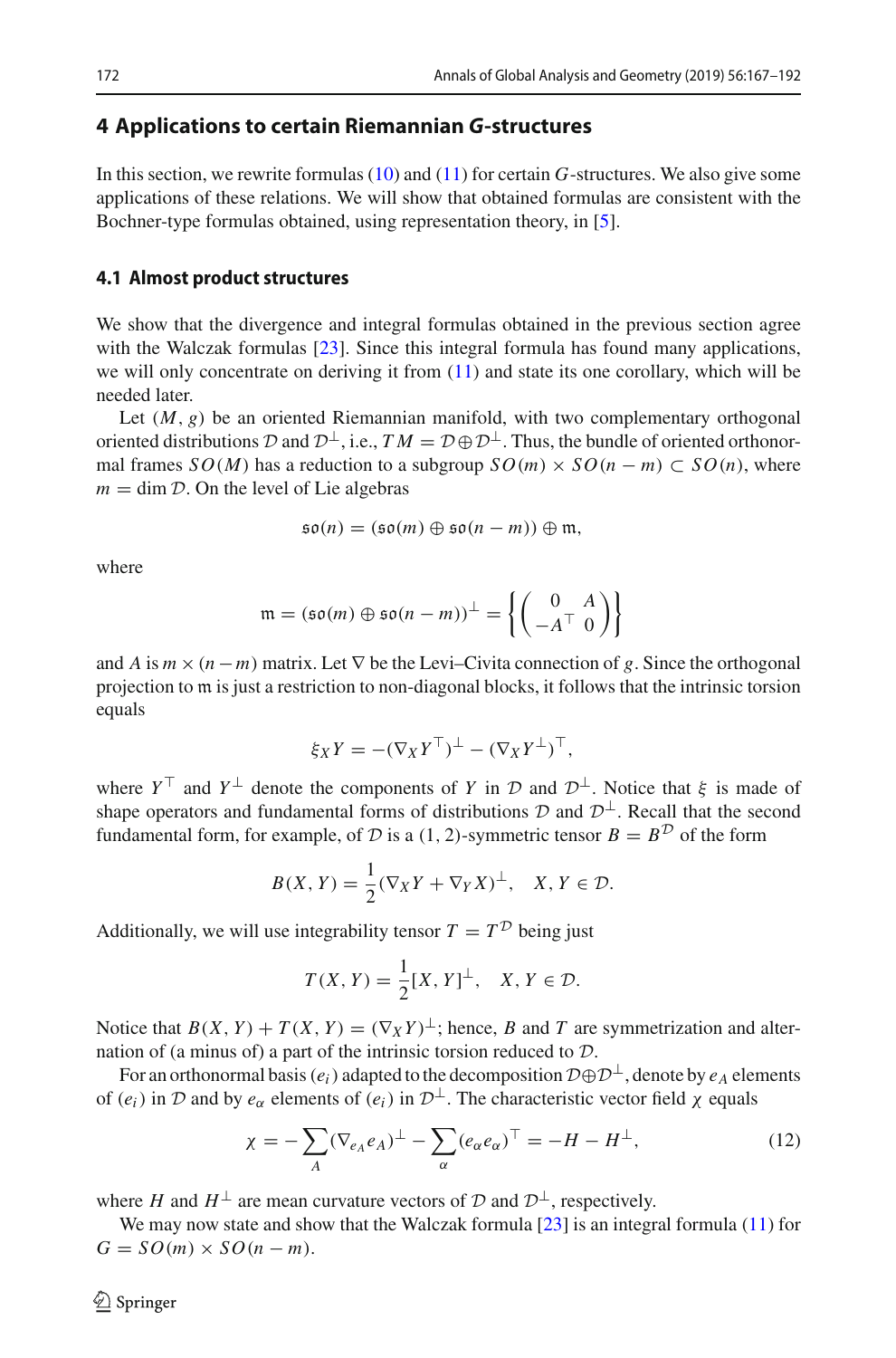**Proposition 3** ([\[23\]](#page-25-11)) *On a closed Riemannian manifold equipped with a pair of complementary orthogonal and oriented distributions, the following Walczak integral formula holds*

<span id="page-6-0"></span>
$$
\int_{M} s_{\text{mix}} = \int_{M} |H|^{2} + |H^{\perp}|^{2} + |T|^{2} + |T^{\perp}|^{2} - |B|^{2} - |B^{\perp}|^{2},\tag{13}
$$

*where s*mix *is a mixed scalar curvature defined by*

$$
s_{\text{mix}} = \sum_{A,\alpha} g(R(e_A, e_\alpha)e_\alpha, e_A)
$$

*Proof* Since

$$
\sum_{A,\alpha} |(\nabla_{e_{\alpha}} e_A)^{\perp}|^2 = \sum_{A,\alpha,\beta} g(\nabla_{e_{\alpha}} e_A, e_{\beta})^2 = \sum_{A,\alpha,\beta} g(\nabla_{e_{\alpha}} e_{\beta}, e_A)^2 = \sum_{\alpha,\beta} |(\nabla_{e_{\alpha}} e_{\beta})^{\top}|^2
$$

and analogously interchanging  $e_\alpha$  with  $e_A$ , then

$$
|\xi^{\text{alt}}|^2 = |T|^2 + |T^{\perp}|^2 + \frac{1}{4} \sum_{A,B} |(\nabla_{e_A} e_B)^{\perp}|^2 + \frac{1}{4} \sum_{\alpha,\beta} |(\nabla_{e_\alpha} e_\beta)^\top|^2
$$

and

$$
|\xi^{\text{sym}}|^2 = |B|^2 + |B^{\perp}|^2 + \frac{1}{4} \sum_{\alpha,\beta} |(\nabla_{e_{\alpha}} e_{\beta})^{\top}|^2.
$$

Moreover,

$$
s_{\mathfrak{m}} = \sum_{i,j} g(R(e_i, e_j)_{\mathfrak{m}} e_j, e_i) = 2 \sum_{A,\alpha} g(R(e_A, e_\alpha) e_\alpha, e_A) = 2s_{\text{mix}}.
$$

Putting all these facts together [\(10\)](#page-4-0) implies Walczak divergence formula [\[23\]](#page-25-11)

<span id="page-6-1"></span>
$$
-\operatorname{div}(H + H^{\perp}) = -s_{\text{mix}} + |H|^{2} + |H^{\perp}|^{2} + |T|^{2} + |T^{\perp}|^{2} - |B|^{2} - |B^{\perp}|^{2}.
$$
 (14)

Assuming *M* is closed, the Walczak integral formula holds. 

Formula [\(13\)](#page-6-0) has found many applications. Let us only state one of its consequences for *D* of codimension 1, since it will be used in one of forthcoming subsections. In this case, clearly,  $T^{\perp} = 0$  and  $B^{\perp} = H^{\perp}$ . Denoting the unit positively oriented vector field orthogonal to *D* by *ζ*, we have  $\chi = (\text{div} \zeta) \zeta - \nabla_{\zeta} \zeta$ . Moreover,

<span id="page-6-2"></span>
$$
s_{\text{mix}} = \sum_{A} g(R(e_A, \zeta)\zeta, e_A) = \text{Ric}(\zeta, \zeta).
$$

Therefore, [\(14\)](#page-6-1) and [\(13\)](#page-6-0) can be rewritten in the following well-known way.

**Proposition 4** *On a Riemannian manifold with an orientable codimension one distribution D, we have the following divergence formula:*

$$
\operatorname{div}(-(\operatorname{div}\zeta)\zeta + \nabla_{\zeta}\zeta) = \operatorname{Ric}(\zeta, \zeta) - (\operatorname{div}\zeta)^{2} - |T|^{2} + |B|^{2}
$$

*and, assuming M is closed, the following integral formula*

$$
\int \text{Ric}(\zeta, \zeta) \, \text{vol}_M = \int_M (\text{div}\zeta)^2 + |T|^2 - |B|^2 \, \text{vol}_M. \tag{15}
$$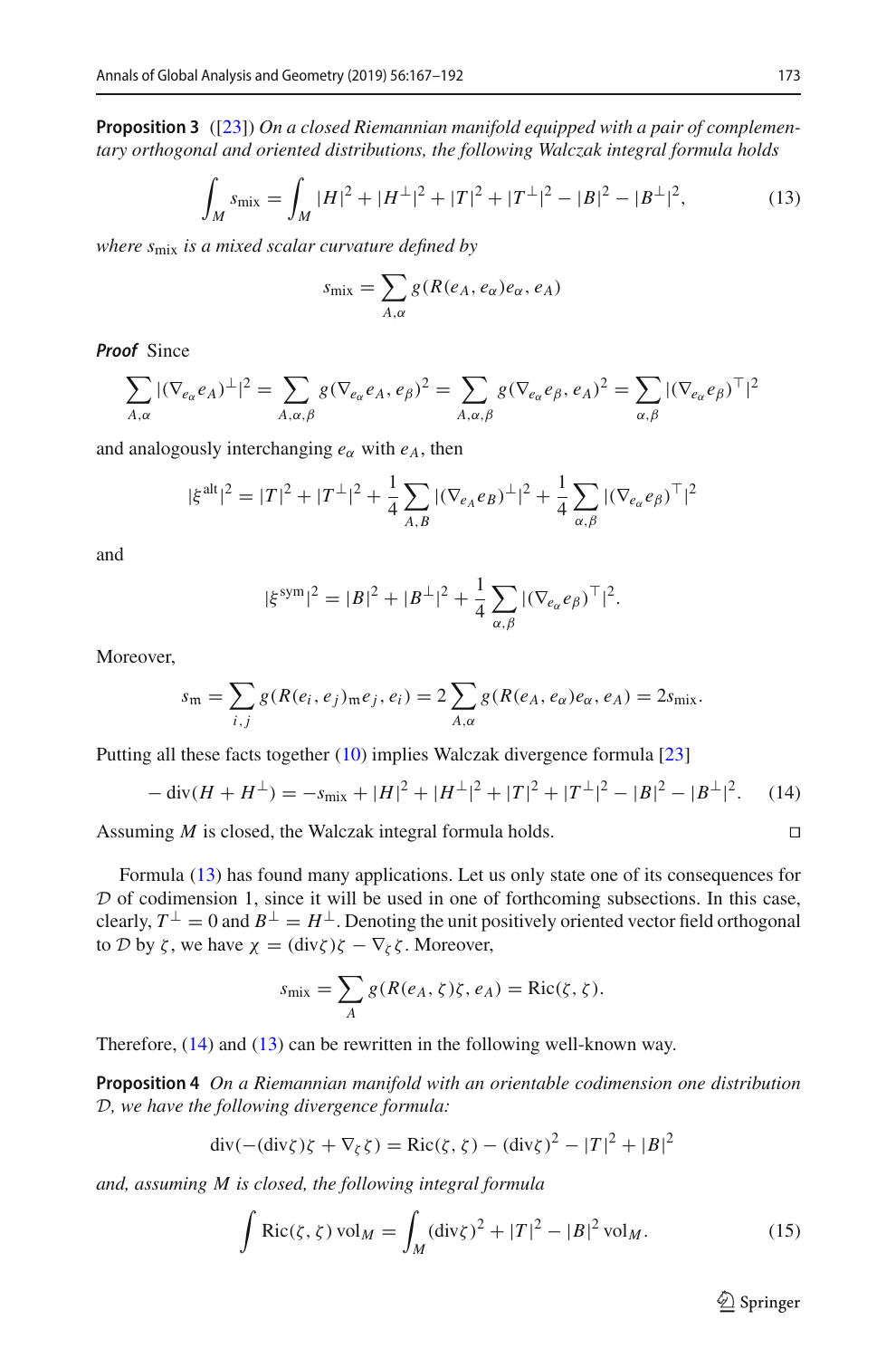#### **4.2 Almost Hermitian structures**

Assume (*M*, *g*, *J* ) is an oriented Riemannian manifold with an almost complex structure *J*, i.e.,  $J^2 = -id_{TM}$ , which is Hermitian, i.e.,  $g(JX, JY) = g(X, Y)$  for  $X, Y \in TM$ . Then,  $(M, g, J)$  is of even dimension 2*n* and induces an  $U(n)$ -structure. On the level of Lie algebras, we have

$$
\mathfrak{so}(2n)=\mathfrak{u}(n)\oplus\mathfrak{u}(n)^{\perp},
$$

where

$$
\mathfrak{u}(n) = \{ A \in \mathfrak{so}(n) \mid AJ = JA \}, \quad \mathfrak{u}(n)^{\perp} = \{ A \in \mathfrak{so}(n) \mid AJ = -JA \}.
$$

In particular,  $[u(n)^{\perp}, u(n)^{\perp}] \subset u(n)$ , thus  $s_{u(n)^{\perp}}^{\text{alt}} = 0$ . The orthogonal projection from  $\mathfrak{so}(n)$ <br>to  $u(n)$ <sup>1</sup> could  $A \cup A$   $A \cup B$ . Thus the  $u(n)$  component of *B* is given by to  $u(n)^{\perp}$  equals  $A \mapsto \frac{1}{2}(A + JAJ)$ . Thus, the  $u(n)$ -component of *R* is given by

<span id="page-7-1"></span>
$$
R(X, Y)_{u(n)} = \frac{1}{2} (R(X, Y) + J \circ R(X, Y) \circ J).
$$
 (16)

Moreover, the intrinsic torsion, being informally the projection of  $-\nabla$  to  $\mu(n)^{\perp}$ , is given by the formula

$$
\xi_X Y = -\frac{1}{2} J(\nabla_X J) Y. \tag{17}
$$

Hence, the characteristic vector field  $\chi$  is the following

$$
\chi = -\frac{1}{2}J(\text{div}J). \tag{18}
$$

Let us describe the intrinsic torsion with the use of the Nijenhuis tensor *N* and the Kähler form  $\Omega$ . Recall that

$$
N(X, Y) = [JX, JY] - J[X, JY] - J[JX, Y] - [X, Y]
$$
  
=  $(\nabla_X J)JY - (\nabla_Y J)JX + (\nabla_{JX} J)Y - (\nabla_{JY} J)X$ 

and

$$
\Omega(X, Y) = g(X, JY).
$$

It is a famous theorem by Newlander and Nirenberg that vanishing of the Nijenhuis tensor is equivalent to integrability of *J* , i.e., existence of complex coordinates adapted to *J* . In can be shown [\[2](#page-24-0)] that

<span id="page-7-0"></span>
$$
4g(\xi_X Y, Z) = d\Omega(X, Y, JZ) + d\Omega(X, JY, Z) - g(N(Y, Z), X).
$$
 (19)

Unfortunately, this shows that  $\xi$  has no particular symmetries and using [\(19\)](#page-7-0), it is hard to give nice interpretations for the symmetrized and skew-symmetrized intrinsic torsion  $\xi^{\text{sym}}$  and  $\xi^{\text{alt}}$ , respectively. Therefore, it is convenient to consider some restrictions or decomposition of the intrinsic torsion. The space of all possible intrinsic torsions is, in this case,  $T^*M \otimes$  $u(n)$ <sup>⊥</sup>(*TM*). Decomposing this space into irreducible modules with respect to *U*(*n*)-action, we get so-called Gray–Hervella classes [\[14\]](#page-25-0)

$$
T^*M \otimes \mathfrak{u}(n)^\perp (TM) = \mathcal{W}_1 \oplus \mathcal{W}_2 \oplus \mathcal{W}_3 \oplus \mathcal{W}_4,\tag{20}
$$

 $\circledcirc$  Springer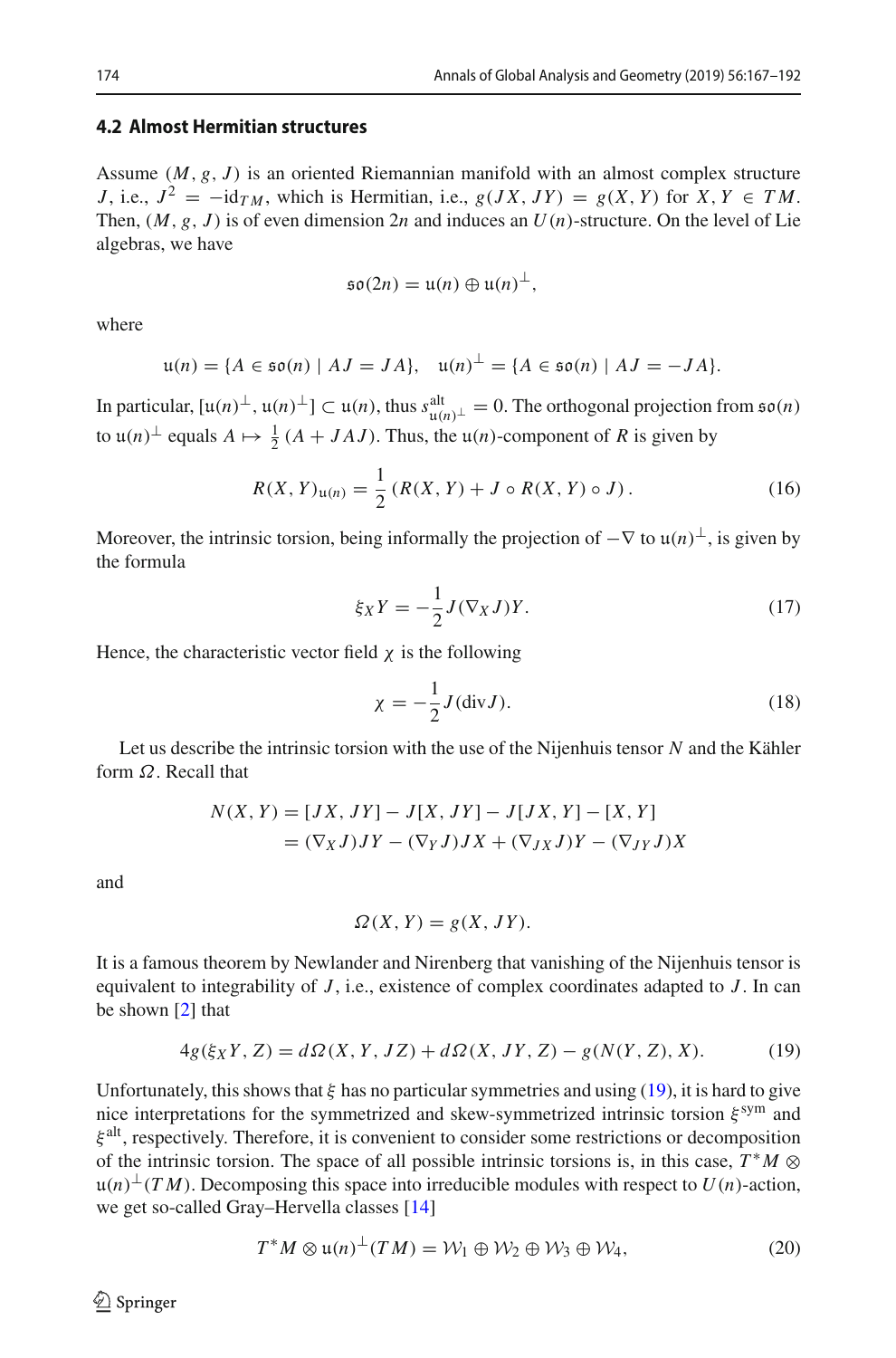where each class can be characterized as follows:

$$
\mathcal{W}_1: \xi_X Y = -\xi_Y X, \text{ in particular, } \chi = 0.
$$
  
\n
$$
\mathcal{W}_2: g(\xi_X Y, Z) + g(\xi_Z X, Y) + g(\xi_Y Z, X) = 0. \text{ Then } \chi = 0.
$$
  
\n
$$
\mathcal{W}_3: \xi_X Y = \xi_{JX}(JY) \text{ and } \chi = 0,
$$
  
\n
$$
\mathcal{W}_4: -4\xi_X Y = \theta(Y)X + \theta(JY)JX - g(X, Y)\theta^{\sharp} - g(X, JY)J\theta^{\sharp}, \theta \in \Gamma(T^*M).
$$

In the characterization of  $W_4$ ,  $\theta$  is a one-form often called the Lee form.

<span id="page-8-1"></span>The following proposition contains well-known and useful properties of almost Hermitian  $W_1, \ldots, W_4$  classes.

**Proposition 5** ([\[14\]](#page-25-0)) *We have the following characterization of Gray–Hervalla classes:*

$$
\mathcal{W}_1 \oplus \mathcal{W}_2 = \{ \xi \in T^*M \otimes \mathfrak{u}(n)^\perp (TM) \mid \xi_{JX} JY = -\xi_X Y \}
$$
  

$$
\mathcal{W}_2 \oplus \mathcal{W}_4 = \{ \xi \in T^*M \otimes \mathfrak{u}(n)^\perp (TM) \mid \xi_{JX} JY = \xi_X Y \}.
$$

*Moreover,*

$$
\mathcal{W}_1 \oplus \mathcal{W}_2 \oplus \mathcal{W}_3 = \{ \xi \in T^*M \otimes \mathfrak{u}(n)^\perp (TM) \mid \chi = 0 \}.
$$

By the above proposition, if  $\xi \in W_1 \oplus W_2 \oplus W_3$ , then formula [\(10\)](#page-4-0) is a point-wise formula for the  $u(n)$ <sup>⊥</sup>-component of the scalar curvature

<span id="page-8-2"></span>
$$
\frac{1}{2}s_{\mathfrak{u}(n)^{\perp}} = |\xi^{\text{alt}}|^{2} - |\xi^{\text{sym}}|^{2}.
$$
 (21)

The left-hand side has a nice interpretation, which is valid for all Gray–Hervella classes. Define Ricci and ∗-Ricci tensors by

$$
Ric(X, Y) = \sum_{i} g(R(X, e_i)e_i, Y), \quad Ric^*(X, Y) = g(R(X, e_i)Je_i, JY).
$$

These induce, taking traces, scalar curvatures

$$
s = \sum_i \text{Ric}(e_i, e_i), \quad s^* = \sum_i \text{Ric}^*(e_i, e_i).
$$

Then, by  $(16)$ 

<span id="page-8-0"></span>
$$
s_{\mathfrak{u}(n)^{\perp}} = \sum_{i,j} g(R(e_j, e_i)_{\mathfrak{u}(n)^{\perp}} e_i, e_j)
$$
  
= 
$$
\frac{1}{2} \sum_{i,j} g(R(e_j, e_i) e_i, e_j) + g(JR(e_j, e_i) J e_i, e_j)
$$
  
= 
$$
\frac{1}{2} (s - s^*).
$$
 (22)

Now, we will discus relations between elements in the divergence formula [\(10\)](#page-4-0) in each pure class  $W_i$  separately. We will proceed by studying quadratic invariants of the  $U(n)$ representation on the space of intrinsic torsions  $T^*M \otimes \mathfrak{u}(n) \perp (TM)$  [\[14](#page-25-0)]:

$$
i_1 = \sum_{i,j,k} \alpha(e_i, e_j, e_k)^2
$$
  
\n
$$
i_2 = \sum_{i,j,k} \alpha(e_i, e_j, e_k) \alpha(e_j, e_i, e_k)
$$
  
\n
$$
i_3 = \sum_{i,j,k} \alpha(e_i, e_j, e_k) \alpha(Je_i, Je_j, e_k)
$$
  
\n
$$
i_4 = \sum_{i,j,k} \alpha(e_i, e_i, e_k) \alpha(e_j, e_j, e_k),
$$

 $\hat{\mathfrak{D}}$  Springer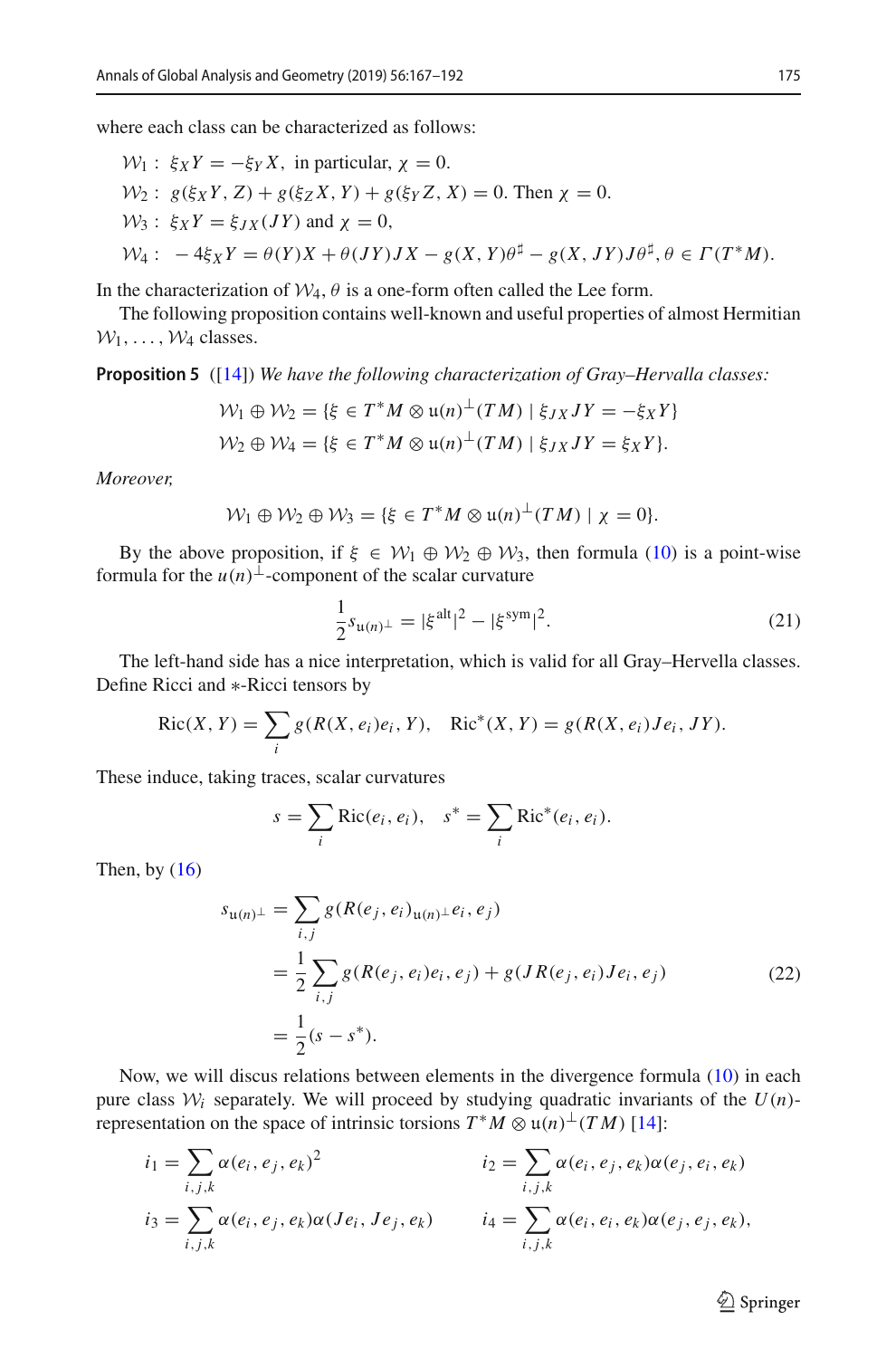<span id="page-9-0"></span>

| <b>Table 1</b> Ouadratic invariants for |                 |  |
|-----------------------------------------|-----------------|--|
| Gray–Hervella classes $\mathcal{W}_k$   | $\mathcal{W}_1$ |  |

| $\mathcal{W}_1$ | $i_4^{(1)} = 0,$                         | $i_3^{(1)} = -i_1^{(1)}$ , | $i_2^{(1)} = -i_1^{(1)}$           |
|-----------------|------------------------------------------|----------------------------|------------------------------------|
| $\mathcal{W}_2$ | $i_4^{(2)} = 0,$                         | $i_3^{(2)} = -i_1^{(2)}$ , | $i_2^{(2)} = \frac{1}{2}i_1^{(2)}$ |
| $\mathcal{W}_3$ | $i_4^{(3)} = 0,$                         | $i_3^{(3)} = i_1^{(3)}$ ,  | $i_2^{(3)} = 0$                    |
| $\mathcal{W}_4$ | $i_4^{(4)} = \frac{1}{2}(n-1)i_1^{(4)},$ | $i_3^{(4)} = i_1^{(4)}$ ,  | $i_2^{(4)}=0$                      |

where  $\alpha(X, Y, Z) = g(\xi_X Y, Z)$ . Notice that

$$
i_1 = |\xi|^2
$$
,  $i_2 = |\xi^{\text{sym}}|^2 - |\xi^{\text{alt}}|^2$ ,  $i_4 = |\chi|^2$ .

Thus, the divergence formula [\(10\)](#page-4-0) may be rewritten, using these invariants and formula [\(22\)](#page-8-0) as follows:

<span id="page-9-2"></span>
$$
\operatorname{div} \chi = -\frac{1}{4}(s - s^*) - i_2 + i_4. \tag{23}
$$

<span id="page-9-1"></span>It is not hard to see by definitions of each pure class  $W_i$  and Proposition [5](#page-8-1) that the following fact holds.

**Proposition 6** *Quadratic invariants characterize pure Gray–Hervella classes W<sup>i</sup> as listed* in Table [1](#page-9-0). In a table,  $i_j^{(k)}$  denotes an invariant  $i_j$  considered for a class  $\mathcal{W}_k$ .

Using Proposition [6](#page-9-1) and relation  $(23)$ , we can derive some useful relations for each pure class. These relations are well known. (See the references listed in the proposition below.) Let us enlarge on this. In analogy to Gray [\[15](#page-25-12)], we consider the following curvature condition:

$$
\mathcal{SC}: \quad s=s^*.
$$

Notice that the class  $SC$  contains Gray class  $G_1$ , which by definition, denotes almost Hermitian structures for which the curvature tensor satisfies

$$
G_1
$$
:  $R(X, Y, Z, W) = R(X, Y, JZ, JW).$ 

<span id="page-9-3"></span>**Proposition 7** *The following relations hold.*

- *1. (compare* [\[10](#page-25-13)[,13\]](#page-25-14)*) For a*  $W_1$  *structure*  $s s^* = |\nabla J|^2$ *. In particular, there is no nearly Kähler non-Kähler structure satisfying SC condition.*
- 2. (compare [\[10](#page-25-13)[,19](#page-25-15)]*)* For a  $W_2$  structure  $2(s s^*) = -|\nabla J|^2$ . In particular, there is no *almost Kähler non-Kähler structure satisfying SC condition.*
- *3. Any W*<sup>3</sup> *structure satisfies SC condition.*
- *4. (compare* [\[9](#page-25-16)[,10](#page-25-13)[,22\]](#page-25-9)*) For a W*<sup>4</sup> *structure with a Lee form* θ

$$
(n-1)\mathrm{div}\theta^{\sharp} = -(s-s^{*}) + (n-1)^{2}|\theta|^{2}.
$$

*In particular, there is no locally conformally Kähler non-Kahler structure defined on a closed manifold which satisfies SC condition.*

*Proof* It suffices to apply [\(10\)](#page-4-0), Proposition [6](#page-9-1) and use the fact that  $|\xi|^2 = \frac{1}{4} |\nabla J|^2$ . For a  $\mathcal{W}_4$ case, notice that

$$
\chi = \frac{n-1}{2}\theta^{\sharp}, \quad i_4^{(4)} = \frac{(n-1)^2}{4}|\theta|^2.
$$

 $\circledcirc$  Springer

 $\Box$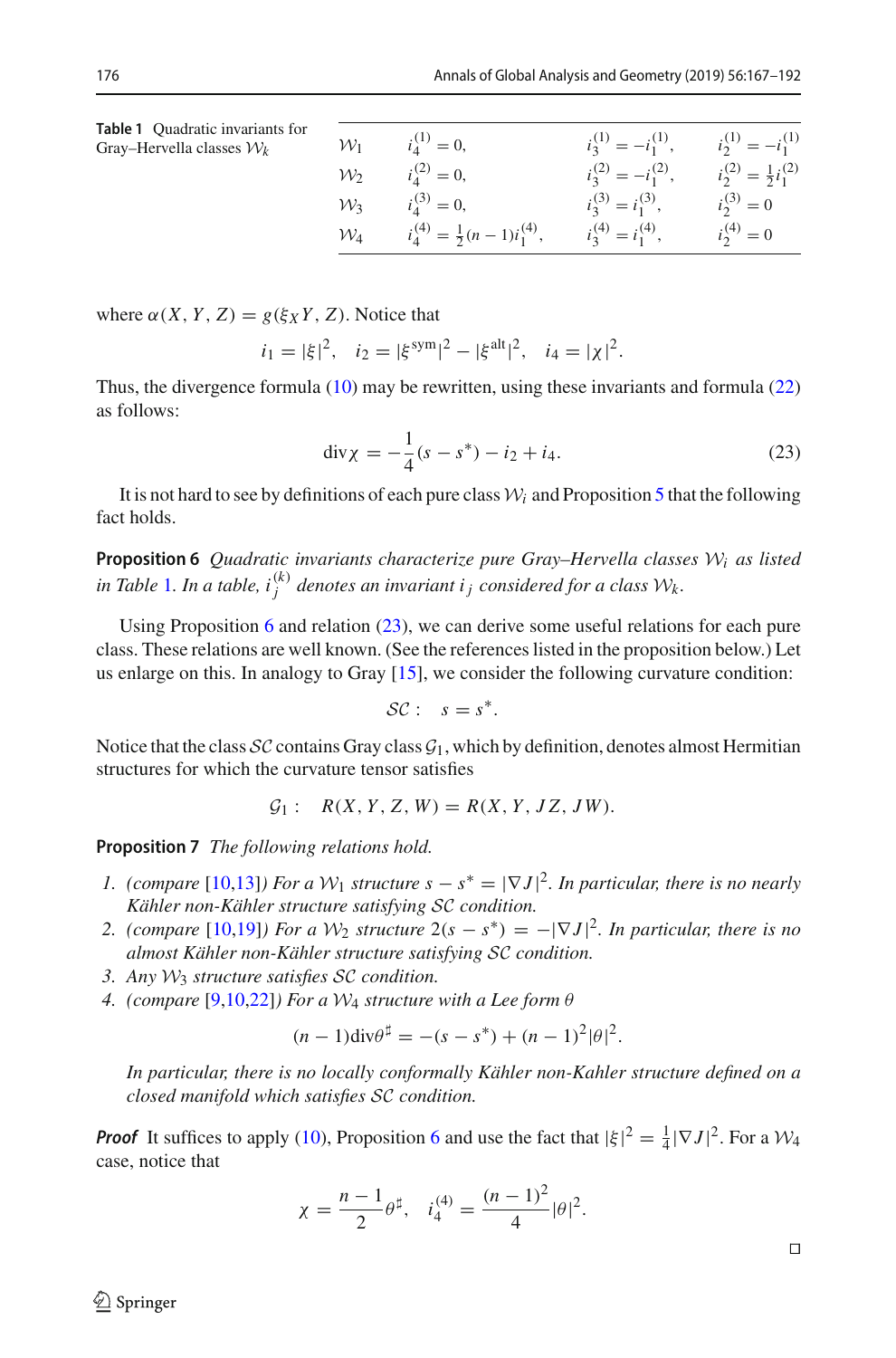Now, we show that the main integral formula  $(11)$  in an almost Hermitian case is equivalent to a Bor–Lamoneda formula [\[5\]](#page-25-6). Decompose  $\xi$  and  $\chi$  with respect to the Gray–Hervella classes as follows:

$$
\xi = \xi^1 + \xi^2 + \xi^3 + \xi^4
$$
,  $\chi = \chi^1 + \chi^2 + \chi^3 + \chi^4$ ,

i.e.,  $\chi_k = \sum_i \xi_{e_i}^k e_i$ , and let

$$
E_k = |\chi^k|^2 + |\xi^{k, \text{alt}}|^2 - |\xi^{k, \text{sym}}|^2 = -i_2^{(k)} + i_4^{(k)}.
$$

It can be shown that

$$
i_j = \sum_k i_j^{(k)}, \quad j = 1, 2, 3, 4.
$$

Thus, by above considerations (see also Remark [1\)](#page-4-2), we have

$$
E_1 = |\xi^1|^2
$$
,  $E_2 = -\frac{1}{2} |\xi^2|^2$ ,  $E_3 = 0$ ,  $E_4 = \frac{1}{2} (n - 1) |\xi^4|^2$ .

Hence,

$$
\operatorname{div}\chi = |\xi^1|^2 - \frac{1}{2}|\xi^2|^2 + \frac{n-1}{2}|\xi^4|^2 - \frac{1}{4}(s - s^*),\tag{24}
$$

which implies the integral formula by Bor and Hernández Lamoneda [\[5\]](#page-25-6) (assuming *M* is closed)

$$
\int_{M} (2|\xi^{1}|^{2} - |\xi^{2}|^{2} + (n-1)|\xi^{4}|^{2}) \operatorname{vol}_{M} = \frac{1}{2} \int_{M} s - s^{*} \operatorname{vol}_{M}.
$$
 (25)

#### **4.3 Special almost Hermitian structures**

Assume (*M*, *g*, *J* ) is an almost Hermitian manifold equipped with a complex volume form  $\Psi = \psi_+ + i\psi_-$  such that  $\langle \Psi, \Psi \rangle_{\mathbb{C}} = 1$ , where the inner product is a natural extension of an inner product for real-valued forms. This structure defines reduction of a structure group to special unitary group  $SU(n)$ , hence a  $SU(n)$ -structure. On the level of Lie algebras, we have

$$
\mathfrak{so}(2n)=\mathfrak{su}(n)\oplus(\mathfrak{u}(n)^{\perp}\oplus\mathbb{R}),
$$

since  $u(n) = \mathfrak{su}(n) \oplus \mathbb{R}$ . For an element  $A \in u(n)$ , let

$$
A = \begin{pmatrix} A_0 & -A_1 \\ A_1 & A_0 \end{pmatrix} \in \mathfrak{so}(2n).
$$

Then,  $A \in \mathfrak{su}(n)$  if and only if  $A \in \mathfrak{u}(n)$  and  $\text{tr}A_1 = 0$ . Notice that

$$
\text{tr} A_1 = \frac{1}{2} \sum_i g(Ae_i, Je_i) = -\frac{1}{2} \text{tr}(AJ).
$$

Thus, the orthogonal projection from  $\mathfrak{so}(2n)$  to  $\mathfrak{su}(n)^{\perp} = \mathfrak{u}(n)^{\perp} \oplus \mathbb{R}$  equals

$$
A \mapsto \frac{1}{2}(A + JAJ) - \frac{1}{2n}(\text{tr}AJ)J.
$$

 $\hat{\mathfrak{D}}$  Springer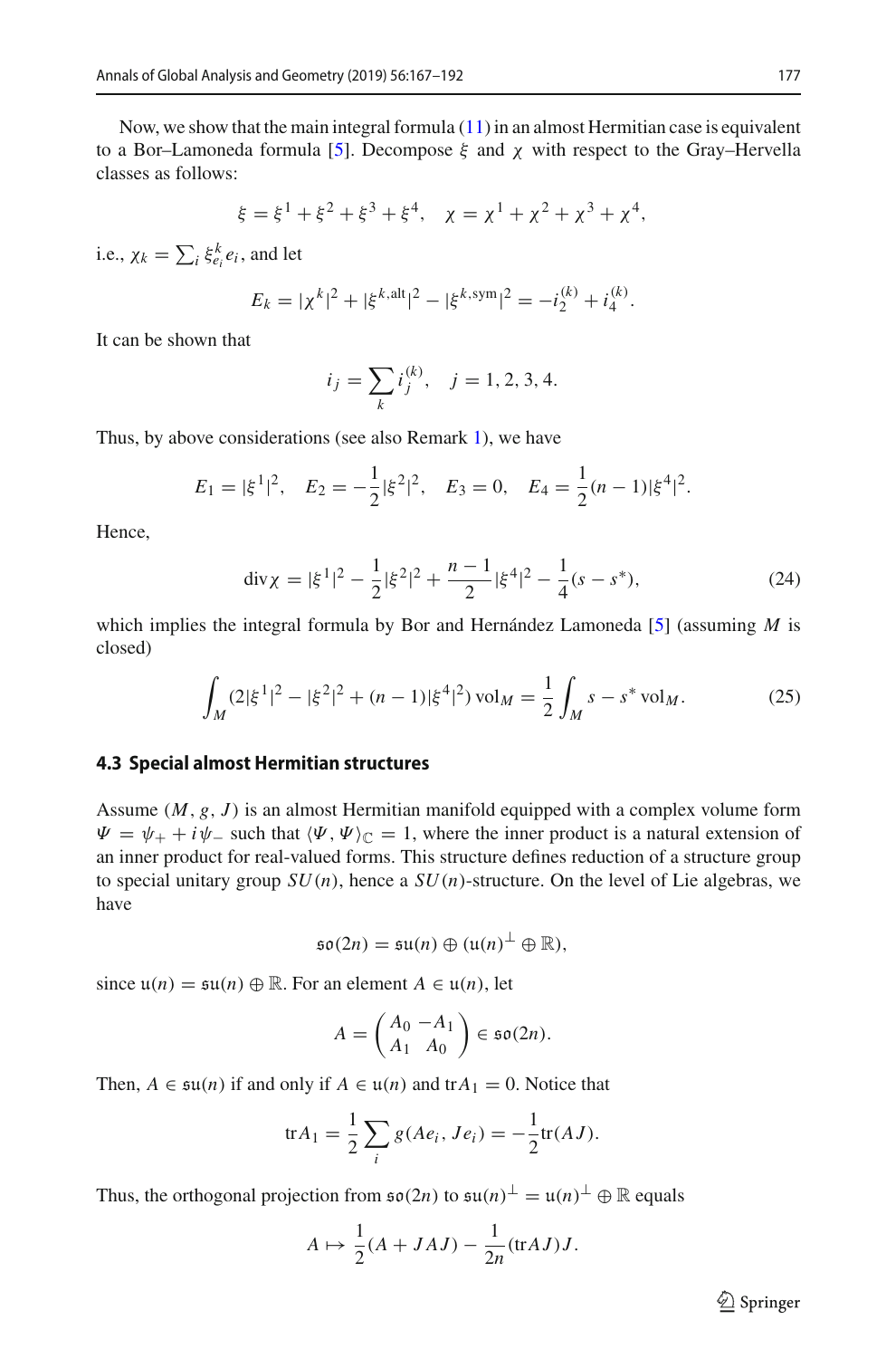The intrinsic torsion  $\xi$  equals  $\xi = \xi^{U(n)} + \eta$  [\[5](#page-25-6)[,8](#page-25-2)[,20](#page-25-4)], where  $\xi^{U(n)}$  is the intrinsic torsion of related *U*(*n*)-structure and

$$
\eta_X Y = -\frac{1}{2n} \sum_i g(\xi_X Je_i, e_i) JY.
$$

Define a one-form  $\eta$  by the relation  $\eta_X Y = \eta(JX)JY$ . This convention will appear to be useful. Denote the class in the space of all possible intrinsic torsions induced by  $\eta$  by  $\mathcal{W}_5$ .

Split  $s_{\mathfrak{su}(n)}\bot$  into  $s_{\mathfrak{u}(n)}\bot$  and  $s_{\mathbb{R}}$  with respect to the decomposition  $\mathfrak{su}(n)\bot = \mathfrak{u}(n)\bot \oplus \mathbb{R}$ .

**Proposition 8** *On a closed SU*(*n*)*-structure* (*M*, *g*, *J* ) *with the W*5*-component induced by the 1-form* η*, we have the following integral formula:*

<span id="page-11-0"></span>
$$
8\int_M \eta(\chi^{U(n)})\,\mathrm{vol}_M = \int_M s_{\mathbb{R}} - s_{\mathfrak{su}(n)}^{\mathrm{alt}} \,\mathrm{vol}_M. \tag{26}
$$

*In particular, if*(*M*, *g*, *J* )*is of Gray–Hervella classW*1⊕*W*2⊕*W*<sup>3</sup> *treated as U*(*n*)*-structure,*  $then$   $\int_M s_{\mathbb{R}} = \int_M s_{\mathfrak{su}(n)}^{\text{alt}}.$ 

*Proof*

$$
\chi = \chi^{U(n)} + \sum_i \eta(Je_i)Je_i = \chi^{U(n)} + \eta^{\sharp}
$$

and

$$
\sum_{i,j} g(\xi_{e_i} e_j, \xi_{e_j} e_i) = \sum_{i,j} g(\xi_{e_i}^{U(n)} e_j, \xi_{e_j}^{U(n)} e_i) + 2 \sum_{i,j} g(\xi_{e_i}^{U(n)} e_j, \eta(Je_j) Je_i) \n+ \sum_{i,j} \eta(Je_i) \eta(Je_j) g(Je_j, Je_i) \n= \sum_{i,j} g(\xi_{e_i}^{U(n)} e_j, \xi_{e_j}^{U(n)} e_i) - 2\eta(\chi^{U(n)}) + |\eta^{\sharp}|^2.
$$

Thus,

$$
\begin{split} \operatorname{div} \chi &= -\frac{1}{2} s_{\mathfrak{su}(n)^{\perp}} + \frac{1}{2} s_{\mathfrak{su}(n)^{\perp}}^{alt} + |\chi|^{2} - \sum_{i,j} g(\xi_{e_{i}} e_{j}, \xi_{e_{j}} e_{i}) \\ &= -\frac{1}{2} s_{\mathfrak{su}(n)^{\perp}} + \frac{1}{2} s_{\mathfrak{su}(n)^{\perp}}^{alt} + |\chi^{U(n)}|^{2} + 2\eta(\chi^{U(n)}) + |\eta^{\sharp}|^{2} \\ &- \sum_{i,j} g(\xi_{e_{i}}^{U(n)} e_{j}, \xi_{e_{j}}^{U(n)} e_{i}) + 2\eta(\chi^{U(n)}) - |\eta^{\sharp}|^{2} \\ &= \operatorname{div} \chi^{U(n)} + \frac{1}{2} s_{\mathfrak{su}(n)^{\perp}}^{alt} - \frac{1}{2} s_{\mathfrak{su}(n)^{\perp}} + \frac{1}{2} s_{\mathfrak{u}(n)^{\perp}} + 4\eta(\chi^{U(n)}). \end{split}
$$

Hence,

$$
\text{div}\eta^{\sharp} = -\frac{1}{2}s_{\mathbb{R}} + \frac{1}{2}s_{\mathfrak{su}(n)^{\perp}}^{\text{alt}} + 4\eta(\chi^{U(n)}).
$$
 (27)

Assuming *M* is closed and applying the Stokes theorem, we get  $(26)$ .

<span id="page-11-1"></span>The values of  $s_{\mathbb{R}}$  and  $s_{\text{sub}}^{\text{alt}}$  can be computed explicitly, which gives an alternative prior of formula (26) Einstanding three divergences are open and the intrinsic tension  $\mathcal{F}^{(n)}$ . 12 version of formula [\(26\)](#page-11-0). Firstly, introduce two components of the intrinsic torsion,  $\xi^{U(n),12}$  $W_1 \oplus W_2$  and  $\xi^{U(n),34} \in W_3 \oplus W_4$ .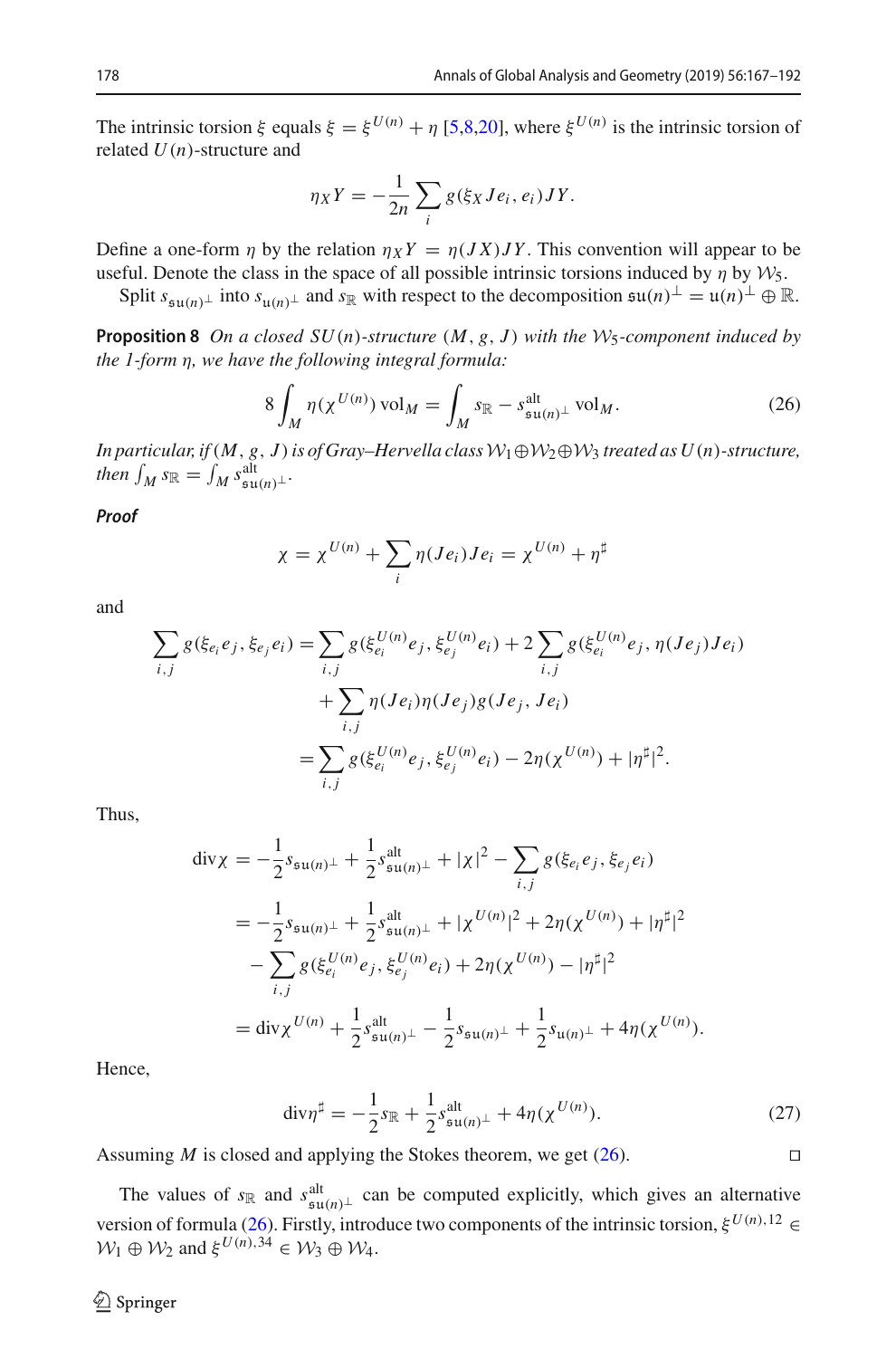**Corollary 2** *On a closed SU*(*n*)*-structure* (*M*, *g*, *J* ) *with the W*5*-component induced by the 1-form* η*, we have the following integral formula*

$$
\int_M s^* \operatorname{vol}_M = \int_M (|\xi^{U(n),12}|^2 - |\xi^{U(n),34}|^2) \operatorname{vol}_M + 4n \int_M \eta(\chi^{U(n)}) \operatorname{vol}_M.
$$

*In particular, if*  $\xi^{U(n)} \in \mathcal{W}_1 \oplus \mathcal{W}_2 \oplus \mathcal{W}_3 \oplus \mathcal{W}_5$ , then

$$
\int_M s^* \operatorname{vol}_M = \int_M |\xi^{U(n),1}|^2 + |\xi^{U(n),2}|^2 - |\xi^{U(n),3}|^2 \operatorname{vol}_M.
$$

*Proof* We have

$$
s_{\mathbb{R}} = \sum_{i,j} g(R(e_i, e_j)_{\mathbb{R}^e j}, e_i)
$$
  
=  $-\frac{1}{2n} \sum_{i,j} tr(R(e_i, e_j) J) g(Je_j, e_i)$   
=  $-\frac{1}{2n} \sum_{i,j} g(R(Je_j, e_j) Je_i, e_i)$   
=  $\frac{1}{2n} \sum_{i,j} (g(R(Je_i, Je_j)e_j, e_i) + g(R(e_j, Je_i)Je_j, e_i))$   
=  $\frac{1}{n} s^*$ .

To compute  $s_{\text{su}(n)}^{\text{alt}}$ , it is convenient to determine the component  $[su(n)^{\perp}, su(n)^{\perp}]_{su(n)^{\perp}}$ . For  $A = A_0 + \lambda J$  and  $B = B_0 + \mu J$ , where  $A_0, B_0 \in \mathfrak{u}(n)^\perp$ , by the relation  $[\mathfrak{u}(n)^\perp, \mathfrak{u}(n)^\perp] \subset$  $u(n)$ , we have

$$
[A, B]_{\mathfrak{su}(n)^{\perp}} = [A_0, B_0]_{\mathbb{R}} + \lambda [J, B_0] + \mu [A_0, J]
$$
  
=  $-\frac{1}{n} \text{tr}(A_0 B_0 J) J + 2(\mu A_0 - \lambda B_0) J.$ 

Hence,

$$
s_{\mathfrak{su}(n)^{\perp}}^{\text{alt}} = \sum_{i,j} \left( -\frac{1}{n} \text{tr}(\xi_{e_i} \xi_{e_j} J) g(Je_j, e_i) + 2g(\eta(Je_j) \xi_{e_i} Je_j - \eta(Je_i) \xi_{e_j} Je_j, e_i) \right)
$$
  
\n
$$
= -\frac{1}{n} \sum_{i,j} g(\xi_{Je_j} \xi_{e_j} Je_i, e_i) + 2 \sum_{i,j} \left( \eta(Je_j) g(\xi_{e_i} Je_j, e_i) - \eta(Je_i) g(\xi_{e_j} Je_j, e_i) \right)
$$
  
\n
$$
= \frac{1}{n} \sum_{i,j} g(\xi_{e_j} Je_i, \xi_{Je_j} e_i) - 4\eta(\chi^{U(n)})
$$
  
\n
$$
= -\frac{1}{n} \sum_{i,j} g(\xi_{e_j} e_i, \xi_{Je_j} Je_i) - 4\eta(\chi^{U(n)}).
$$

By Proposition [5,](#page-8-1) we get

$$
\sum_{i,j} g(\xi_{e_j} e_i, \xi_{Je_j} Je_i) = -|\xi^{U(n),12}|^2 + |\xi^{U(n),34}|^2.
$$

Now, it suffices to apply  $(26)$ .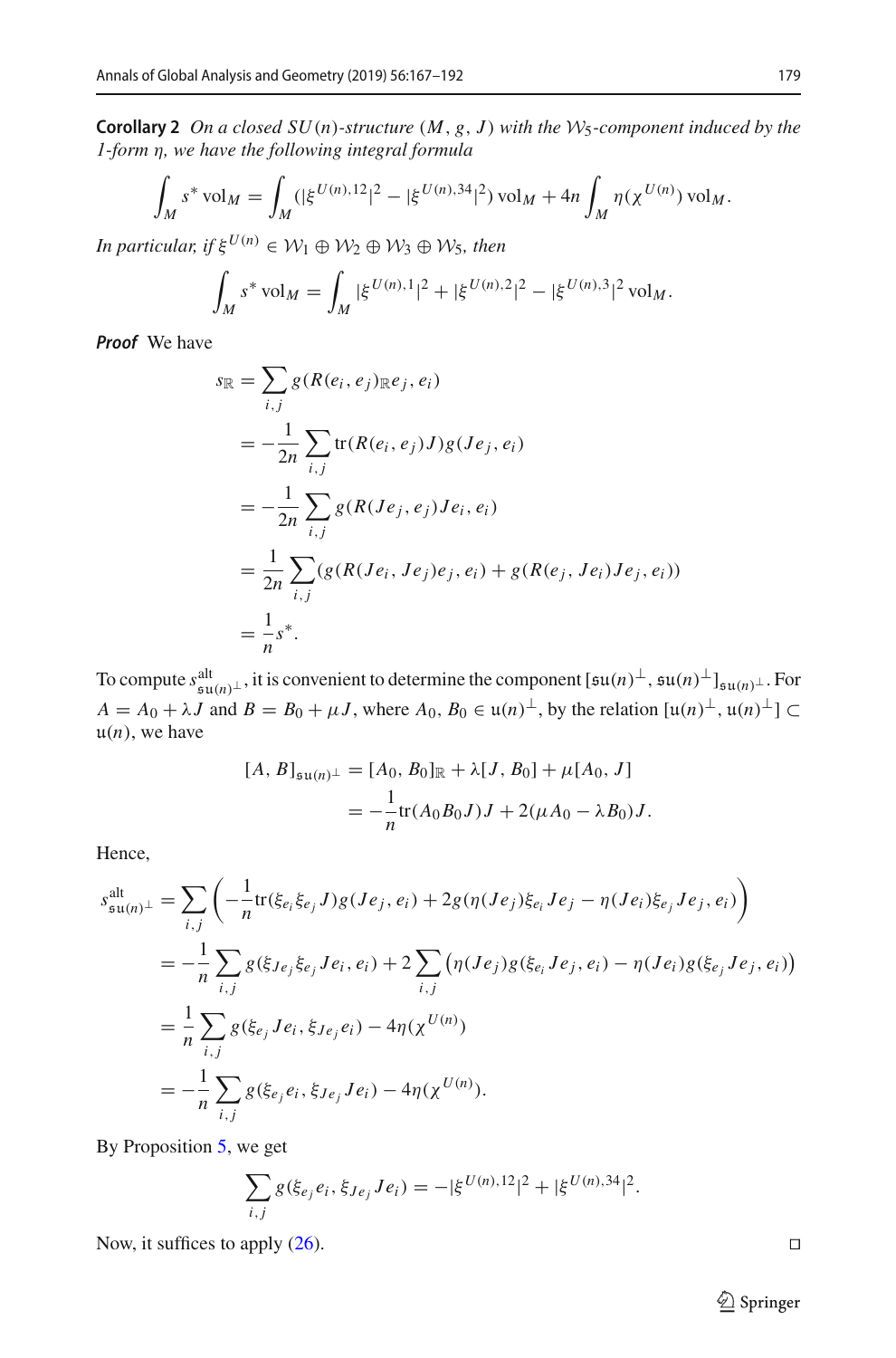*Remark 2* The above integral formula, however formulated in a different way, can be found in [\[5](#page-25-6)]. Let us be more precise. In [\[5](#page-25-6)], authors state some consequences of their formula for almost Hermitian structures with vanishing first Chern class  $c_1(M)$ . Let us derive the first Chern class in our setting. It is known [\[13](#page-25-14)] that the first Chern form  $\gamma$  is given by

$$
8\pi\gamma=-\varphi+2\psi,
$$

where

$$
\varphi(X, Y) = \text{tr}((\nabla_X J)(\nabla_Y J)), \quad \psi(X, Y) = \text{tr}(R(X, Y) \circ J).
$$

It is not hard to see that

$$
\varphi(X, Y) = 4 \sum_{i} g(\xi_X Je_i, \xi_Y e_i), \quad \psi(X, Y) = -2 \text{Ric}^*(X, JY).
$$

Thus, using the same arguments as before Corollary [2,](#page-11-1) we get

$$
2\pi \operatorname{tr}^* \gamma = |\xi^{U(n),34}|^2 - |\xi^{U(n),12}|^2 + s^*,
$$

where tr<sup>\*</sup> $\gamma = \sum_i \gamma(e_i, Je_i)$ . Notice that vanishing of the first Chern class, i.e.,  $\gamma = d\alpha$  for some 1-form, is equivalent to the fact that  $\int_M tr^* \gamma = 0$ . Thus, by Corollary [2,](#page-11-1)  $c_1(M) = 0$  if and only if  $\int_M \eta(\chi^{U(n)}) = 0$ . Finally, note that by [\(2\)](#page-2-2), we have

$$
\int_M \eta(\chi^{U(n)}) \operatorname{vol}_M = -\int_M \operatorname{div}^G \eta^{\sharp} \operatorname{vol}_M.
$$

**Corollary 3** *Consider an SU(n)-structure*  $(M, g, J)$  *which is of type*  $W_1 \oplus W_5$ *. Then,* 

$$
\int_M s \operatorname{vol}_M = 5 \int_M s^* \operatorname{vol}_M.
$$

*Proof* By Corollary [2,](#page-11-1) we have

$$
\int_M s^* = \int_M |\xi^{U(n)}|^2.
$$

It suffices to notice that by [\(22\)](#page-8-0) and [\(21\)](#page-8-2), we have  $\frac{1}{4}(s - s^*) = |\xi^{U(n)}|$  $\overline{a}$ .

#### **4.4 Almost contact metric structures**

Let  $(M, g)$  be a  $(2n + 1)$ -dimensional manifold together with a 1-form  $\eta$  (and its dual unit vector field  $\zeta$ ) and  $\varphi \in \text{End}(T M)$  such that

<span id="page-13-0"></span>
$$
\varphi^{2} X = -X + \eta(X)\zeta, \quad g(\varphi X, \varphi Y) = g(X, Y) - \eta(X)\eta(Y). \tag{28}
$$

Notice that  $\varphi$  defines almost complex structure which is *g*-orthogonal on the distribution ker*n*. Thus, we get  $U(n) \times 1$ -structure. On the level of Lie algebras, we have

$$
\mathfrak{so}(2n+1)=\mathfrak{u}(n)\oplus\mathfrak{u}(n)^{\perp},
$$

where  $\mu(n)$ <sup>⊥</sup> is isomorphic to the space of block matrices of the form

<span id="page-13-1"></span>
$$
\begin{pmatrix} B & a \\ -a^{\top} & 0 \end{pmatrix}, \quad B \in \mathfrak{u}(n)^{\perp} \subset \mathfrak{so}(2n), \quad a \in \mathbb{R}^{2n}.
$$
 (29)

 $\circledcirc$  Springer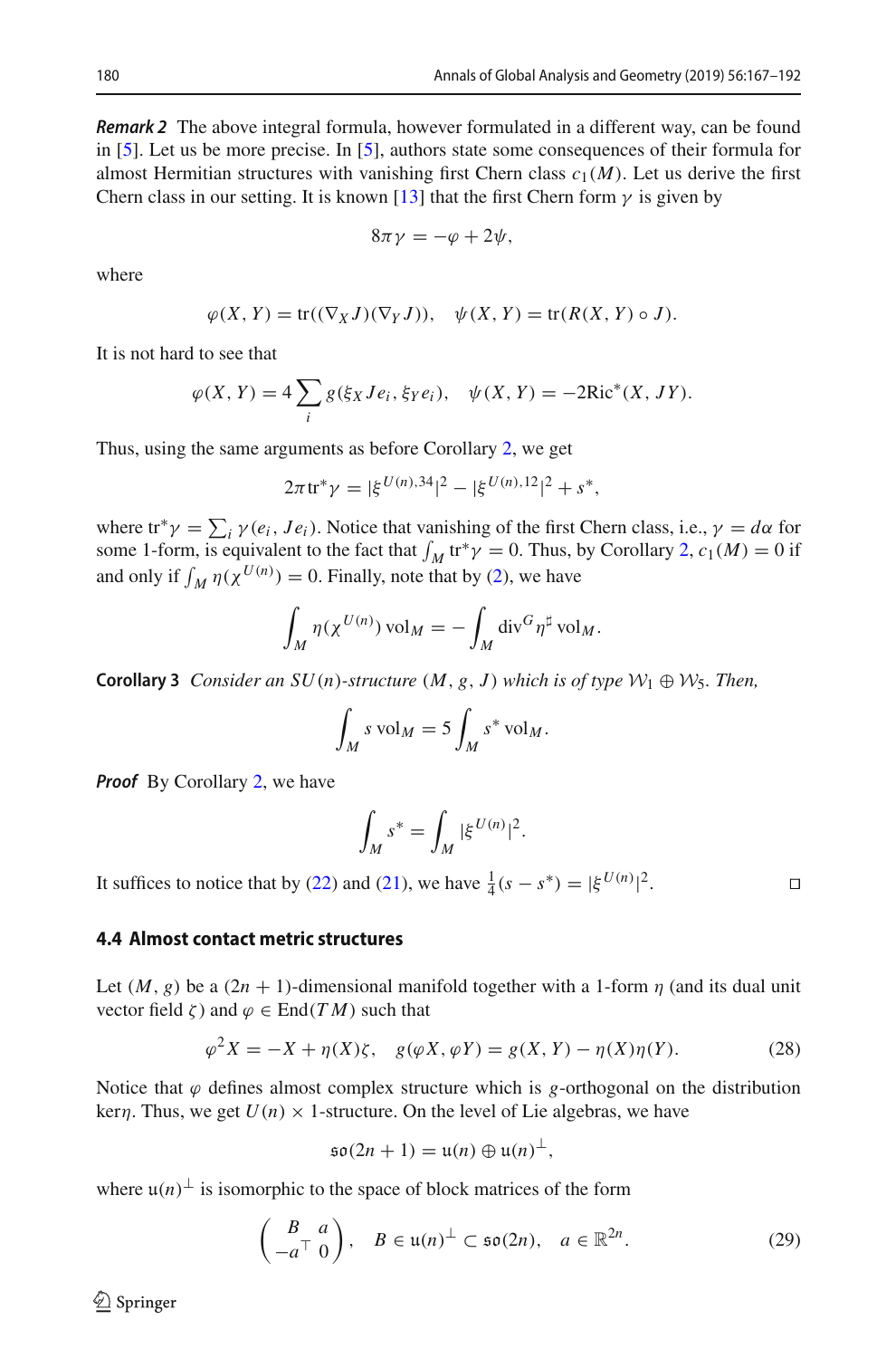Since here  $\zeta = e_{2n+1}$ ,  $\varphi$  is a natural complex structure on  $\mathbb{R}^{2n}$  and zero on  $\zeta$ , it is easy to see that the orthogonal projection from  $\mathfrak{so}(2n + 1)$  onto  $\mathfrak{u}(n)^\perp$  equals

<span id="page-14-5"></span>
$$
A \mapsto \frac{1}{2} (A + \varphi A \varphi + \zeta^\top A \otimes \zeta + \zeta^\top \otimes A \zeta).
$$
 (30)

Rewriting this formula with the use of the one-form  $\eta (\equiv \zeta^{\top})$ , the intrinsic torsion satisfies the following relation:

<span id="page-14-0"></span>
$$
\xi_X Y = \varphi(\xi_X \varphi Y) + \eta(\xi_X Y)\zeta + \eta(Y)\xi_X\zeta. \tag{31}
$$

This, moreover, implies the formula for the intrinsic torsion [\[12\]](#page-25-8)

<span id="page-14-2"></span>
$$
\xi_X Y = \frac{1}{2} (\nabla_X \varphi) \varphi Y + \frac{1}{2} (\nabla_X \eta) Y \cdot \zeta - \eta(Y) \nabla_X \zeta. \tag{32}
$$

By [\(28\)](#page-13-0), it follows that

$$
\varphi(\nabla_X \varphi)Y = -(\nabla_X \varphi)\varphi Y + (\nabla_X \eta)Y \cdot \zeta + \eta(Y)\nabla_X \zeta.
$$

Thus, we may write the intrinsic torsion in an alternative way [\[12](#page-25-8)]

<span id="page-14-3"></span>
$$
\xi_X Y = -\frac{1}{2}\varphi(\nabla_X \varphi)Y + (\nabla_X \eta)Y \cdot \zeta - \frac{1}{2}\eta(Y)\nabla_X \eta.
$$
 (33)

Hence, the characteristic vector field in this case equals

<span id="page-14-4"></span>
$$
\chi = -\frac{1}{2}\varphi(\text{div}\varphi) + (\text{div}\zeta)\zeta - \frac{1}{2}\nabla_{\zeta}\zeta.
$$
 (34)

The condition  $\xi \in T^*M \otimes \mathfrak{u}(n)^\perp (TM)$  is equivalent to relation [\(31\)](#page-14-0). Decomposing the space  $T^*M \otimes \mathfrak{u}(n)^\perp (TM)$  into irreducible  $U(n) \times 1$ -modules, we get 12 classes  $C_1, \ldots, C_{12}$ [\[7](#page-25-1)]. First four are isomorphic to Gray–Hervella classes  $W_1, \ldots, W_4$ .

*Remark 3* Note that in [\[7\]](#page-25-1) types of almost contact metric structures, i.e., irreducible modules of  $T^*M \otimes \mathfrak{u}(n) \perp (TM)$ , were classified with respect to  $\alpha(X, Y, Z) = (\nabla_X \Phi)(Y, Z)$ , where  $\Phi(X, Y) = g(X, \varphi Y)$ . It is well known that this is equivalent to considering the intrinsic torsion as a map  $\beta(X, Y, Z) = g(\xi_X Y, Z)$ . The correspondence follows from the fact that  $\nabla_X \Phi = \xi_X \Phi$ , since  $\nabla^{U(n) \times 1} \Phi = 0$ . This implies a direct relation

$$
\alpha(X, Y, Z) = \beta(X, Y, \varphi Z) - \beta(X, Z, \varphi Y). \tag{35}
$$

Note that we should be careful with studying irreducible modules  $C_1, \ldots, C_{12}$ , since the correspondence  $\alpha \leftrightarrow \beta$  interchanges some of the modules, which is underlined in Table [2.](#page-14-1)

Let us describe these spaces in more detail. Put

$$
\mathcal{D}_1=\mathcal{C}_1\oplus\ldots\oplus\mathcal{C}_4,\quad \mathcal{D}_2=\mathcal{C}_5\oplus\ldots\oplus\mathcal{C}_{11},\quad \mathcal{D}_3=\mathcal{C}_{12}.
$$

Each of the above spaces is characterized as follows [\[7\]](#page-25-1):

1. **Class**  $\mathcal{D}_1$ :  $\xi_\zeta Y = \xi_X \zeta = 0$ . Applying formluas [\(32\)](#page-14-2) and [\(33\)](#page-14-3), we obtain  $\nabla \zeta = 0$  and hence  $\chi = -\frac{1}{2}\varphi(\text{div}\varphi)$ , as expected, since in this case, being not very precise,  $\xi$  is the intrinsic torsion on the almost Hermitian structure kerη.

<span id="page-14-1"></span>

| Table 2 Module correspondence<br>via $\alpha \leftrightarrow \beta$ |  |  |  |  |  | $\alpha$ $C_1$ $C_2$ $C_3$ $C_4$ $C_5$ $C_6$ $C_7$ $C_8$ $C_9$ $C_{10}$ $C_{11}$ $C_{12}$ |  |
|---------------------------------------------------------------------|--|--|--|--|--|-------------------------------------------------------------------------------------------|--|
|                                                                     |  |  |  |  |  | $\beta$ $C_1$ $C_2$ $C_3$ $C_4$ $C_6$ $C_5$ $C_8$ $C_7$ $C_9$ $C_{10}$ $C_{11}$ $C_{12}$  |  |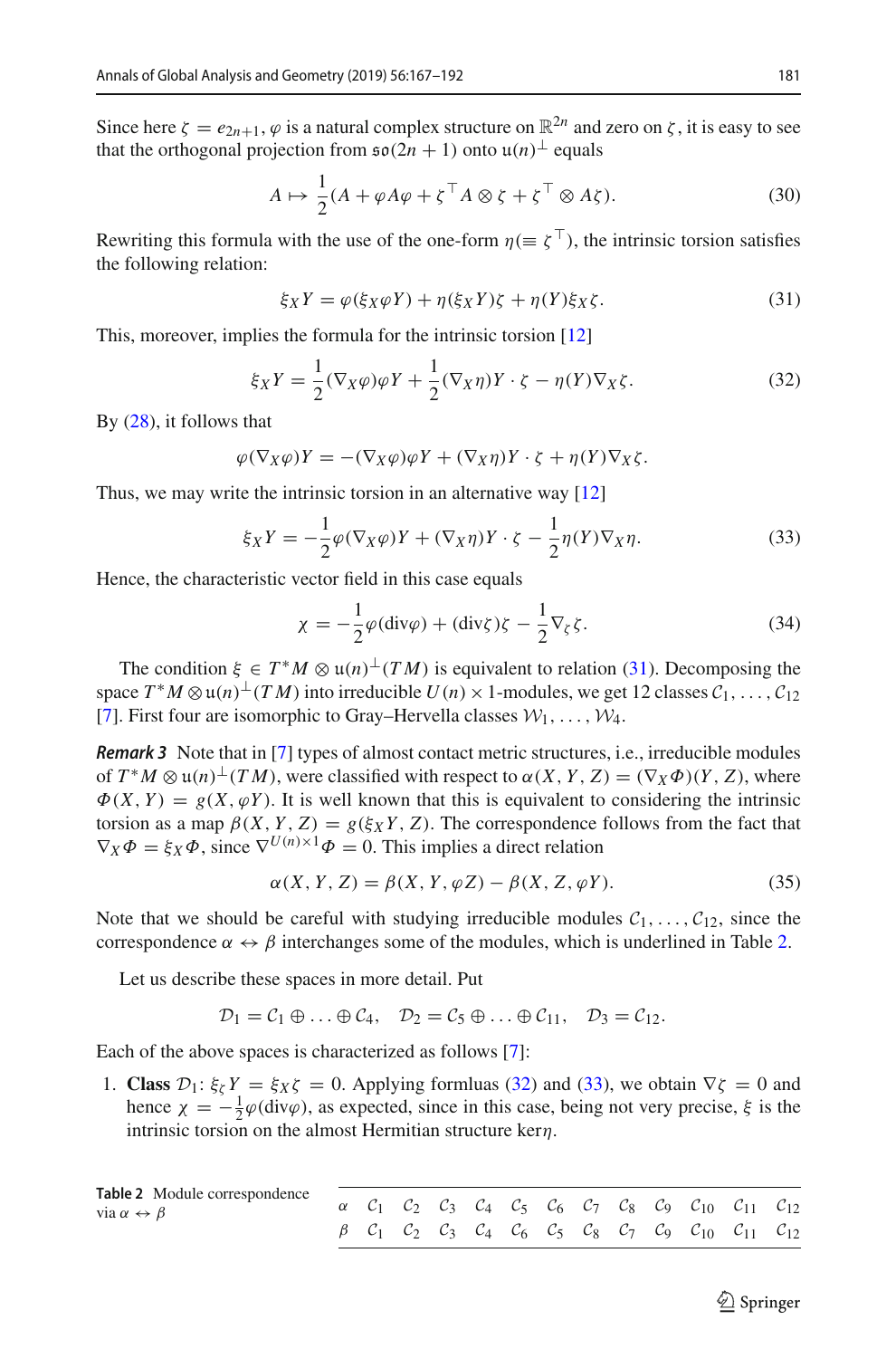2. **Class**  $\mathcal{D}_2$ :  $\xi_X Y = \eta(X)\xi_Y Y + \eta(Y)\xi_X \zeta + \eta(\xi_X Y)\zeta$ . Taking  $X = Y = \zeta$ , we get  $\xi_{\zeta} \zeta = -\eta(\xi_{\zeta} \zeta) \zeta$  and  $\eta$  to both sides we get  $\xi_{\zeta} \zeta = 0$ . Taking  $X = Y = e_i$ , we obtain

 $pr_{\text{ker }n} \chi = 0.$ 

Hence,  $\chi \in \text{span }\zeta$ , so by [\(34\)](#page-14-4),  $\chi = (\text{div }\zeta)\zeta$ . Moreover, it is easy to see that for  $X, Y \in \text{ker}\eta$ 

$$
\xi_X Y \in \text{span }\zeta, \quad \xi_\zeta Y \in \text{ker}\eta, \quad \xi_X \zeta \in \text{ker}\eta, \quad \xi_\zeta \zeta = 0.
$$

Thus, by formulas [\(32\)](#page-14-2) and [\(33\)](#page-14-3) for the intrinsic torsion, we get  $(X, Y \in \text{ker}\eta)$ 

$$
\xi_X Y = (\nabla_X \eta) Y \cdot \zeta,
$$
  
\n
$$
\xi_{\zeta} Y = \frac{1}{2} (\nabla_{\zeta} \varphi) \varphi Y,
$$
  
\n
$$
\xi_X \zeta = -\nabla_X \zeta.
$$

3. **Class**  $\mathcal{D}_3$ :  $\xi_X Y = \eta(X)\eta(Y)\xi_\zeta \zeta + \eta(X)\eta(\xi_\zeta Y)\zeta$ . Therefore, for  $X, Y \in \text{ker}\eta$ 

$$
\xi_X Y = 0, \quad \xi_X \zeta = 0, \quad \xi_{\zeta} Y \in \text{span}\,\zeta, \quad \xi_{\zeta} \zeta \in \text{ker}\,\eta.
$$
  
Hence,  $\chi = \xi_{\zeta} \zeta = -\nabla_{\zeta} \zeta$  and  $|\chi|^2 + |\xi^{\text{alt}}|^2 - |\chi^{\text{sym}}|^2 = 0$ .

Analogously as in an almost Hermitian case, let us relate divergence and integral formulas [\(10\)](#page-4-0), [\(11\)](#page-4-1) to quadratic invariants of almost contact metric structure. In this case, the space of quadratic invariants is generated by 18 invariants [\[7\]](#page-25-1). For our purposes, we need only some of them:

$$
i_1 = \sum_{i,j,k} \alpha(e_i, e_j, e_k)^2,
$$
  
\n
$$
i_4 = \sum_{i,j,k} \alpha(e_i, e_i, e_k) \alpha(e_j, e_j, e_k),
$$
  
\n
$$
i_5 = \sum_{j,k} \alpha(\zeta, e_j, e_k) \alpha(e_j, e_j, e_k),
$$
  
\n
$$
i_6 = \sum_{i,j,k} \alpha(e_i, \zeta, e_k)^2,
$$
  
\n
$$
i_7 = \sum_{j,k} \alpha(\zeta, e_j, e_k) \alpha(e_j, \zeta, e_k),
$$
  
\n
$$
i_8 = \sum_{i,j} \alpha(e_i, e_j, \zeta) \alpha(e_j, e_i, \zeta),
$$
  
\n
$$
i_{10} = \sum_{i,j} \alpha(e_i, e_i, \zeta) \alpha(e_j, e_j, \zeta),
$$
  
\n
$$
i_{11} = \sum_{i,j} \alpha(e_i, e_i, \zeta) \alpha(\varphi(e_j), \varphi(e_i), \zeta),
$$
  
\n
$$
i_{14} = \sum_{i,j} \alpha(e_i, \varphi(e_i), \zeta) \alpha(e_j, \varphi(e_j), \zeta),
$$
  
\n
$$
i_{16} = \sum_k \alpha(\zeta, \zeta, e_k)^2,
$$
  
\n
$$
i_{17} = \sum_{i,k} \alpha(e_i, e_i, e_k) \alpha(\zeta, \zeta, e_k),
$$

where  $\alpha(X, Y, Z) = g(\xi_X Y, Z)$  and  $i, j = 1, \ldots, 2n$ . Notice that

$$
|\xi|^2 = i_1 + i_5 + 2i_6 + 2i_{16},
$$

$$
|\chi|^2 = i_4 + i_{10} + i_{16},
$$

$$
|\xi^{\text{sym}}|^2 - |\xi^{\text{alt}}|^2 = i_2 + i_7 + i_8 + i_{16}.
$$

Let us now compute scalar curvature 'components'. Define the ∗-scalar curvature as follows:

$$
s^* = \text{tr Ric}^* = \sum_{i,j} g(R(e_i, e_j)\varphi e_j, \varphi e_i).
$$

<span id="page-15-0"></span> $\bigcirc$  Springer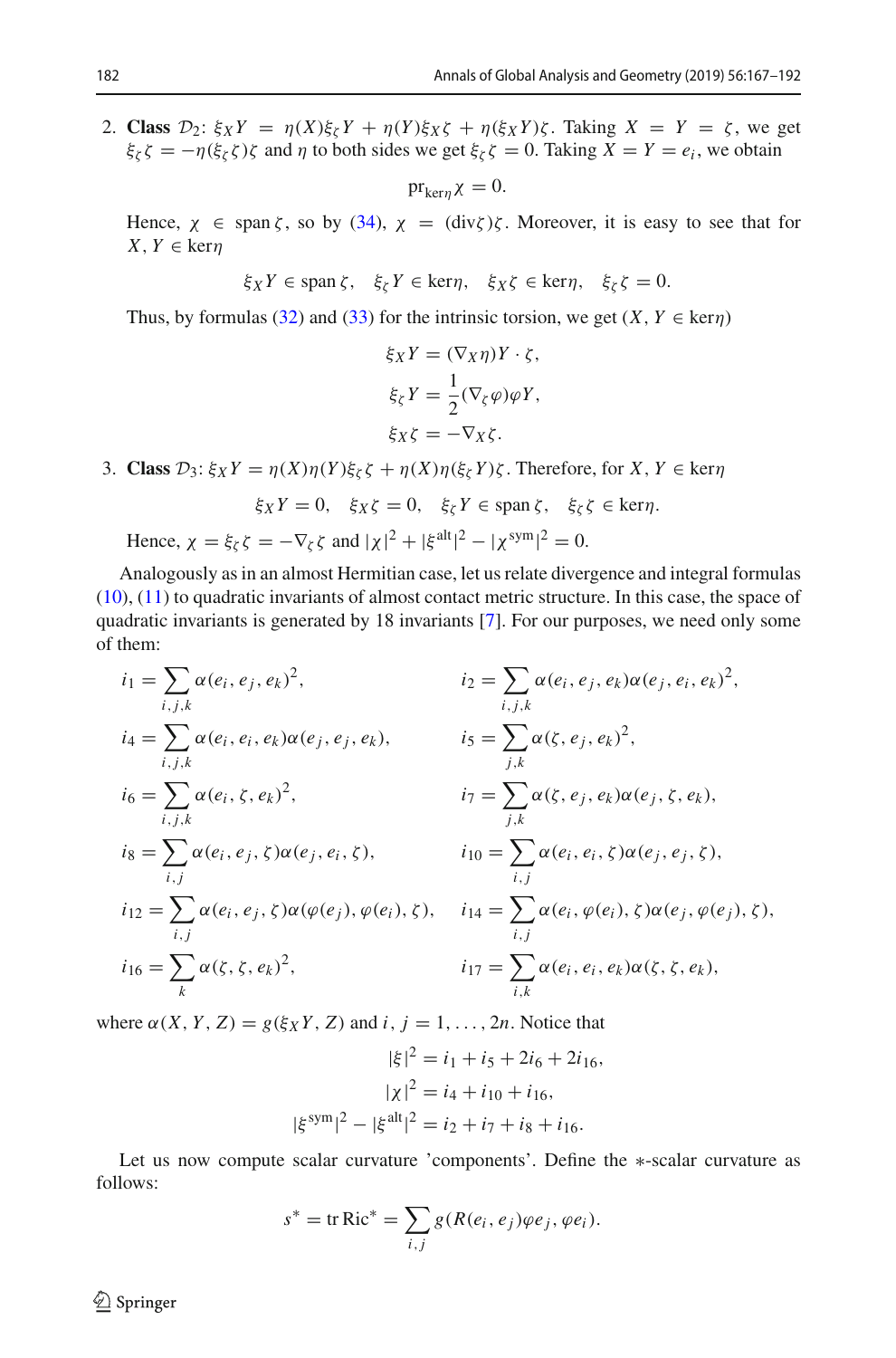**Lemma 1** *The following relations hold:*

$$
s_{\mathfrak{u}(n)^{\perp}}^{\text{alt}} = \frac{1}{2} (i_8 - i_{10} + i_{12} + i_{14}) + 2(i_7 - i_{17}) \quad \text{and}
$$

$$
s_{\mathfrak{u}(n)^{\perp}} = \frac{1}{2} (s - s^*) + \text{Ric}(\zeta, \zeta).
$$

*Proof* Denote by  $(B, a)$  an element in  $u(n)^\perp$  of form [\(29\)](#page-13-1). Note that  $a = (B, a)e_{2n+1} \in$  $\mathbb{R}^{2n} \subset \mathbb{R}^{2n+1}$ . Then,

$$
[(B, a), (\tilde{B}, \tilde{a})] = (-a \wedge \tilde{a}, B\tilde{a} - \tilde{B}a),
$$

where *a*  $\wedge$   $\tilde{a}$  is an endomorphism of  $\mathbb{R}^{2n}$  given by  $(a \wedge \tilde{a})v = \langle \tilde{a}, v \rangle a - \langle a, v \rangle \tilde{a}$ . Thus

$$
[(B, a), (\tilde{B}, \tilde{a})]_{\mathfrak{u}(n)^{\perp}} = (-\frac{1}{2}(a \wedge \tilde{a} + \varphi_0(a \wedge \tilde{a})\varphi_0, B\tilde{a} - \tilde{B}a),
$$

where  $\varphi_0$  is a restriction of  $\varphi$  to  $\mathbb{R}^{2n}$ , thus defining an almost complex structure.

By these considerations, we are ready to compute  $s_{\mathfrak{u}(n)}^{\text{alt}}$ . We have (here *i*, *j* = 1, ..., 2*n*)

$$
s_{\mathfrak{u}(n)^{\perp}}^{\text{alt}} = -\frac{1}{2} \sum_{i,j} g((\xi_{e_i} z \wedge \xi_{e_j} z + \varphi(\xi_{e_i} z \wedge \xi_{e_j} z) \varphi) e_j, e_i) + 2 \sum_{i} g(\xi_{e_i} \xi_{\zeta} \zeta - \xi_{\zeta} \xi_{e_i} \zeta, e_i)
$$
  

$$
= -\frac{1}{2} \sum_{i,j} \left( g(\xi_{e_i} e_i, \zeta) g(\xi_{e_j} e_i, \zeta) - g(\xi_{e_i} e_j, \zeta) g(\xi_{e_j} e_i, \zeta) \right)
$$

$$
- g(\xi_{e_i} \varphi(e_i), \zeta) g(\xi_{e_j} \varphi(e_j), \zeta) + g(\xi_{e_i} \varphi(e_j), \zeta) g(\xi_{e_j} \varphi(e_i), \zeta) \right)
$$

$$
+ 2 \sum_{i} (-g(\xi_{\zeta} \zeta, \xi_{e_i} e_i) + g(\xi_{e_i} \zeta, \xi_{\zeta} e_i))
$$

$$
= \frac{1}{2} (-i_{10} + i_{8} + i_{14} + i_{12}) + 2(-i_{17} + i_{7}).
$$

For  $s_{\mathfrak{u}(n)}$ <sup>⊥</sup> by [\(30\)](#page-14-5), we have

$$
s_{\mathfrak{u}(n)^{\perp}} = \sum_{i,j} g(R(e_i, e_j)_{\mathfrak{u}(n)^{\perp}} e_j, e_i)
$$
  
=  $\frac{1}{2}(s - s^*) + \frac{1}{2} \sum_{i,j} (\eta(R(e_i, e_j)e_j)\eta(e_i) + \eta(e_j)g(R(e_i, e_j)\zeta, e_i))$   
=  $\frac{1}{2}(s - s^*) + \sum_i (g(R(\zeta, e_j)e_j, \zeta))$   
=  $\frac{1}{2}(s - s^*) + \text{Ric}(\zeta, \zeta).$ 

By Lemma [1](#page-15-0) and above considerations, we may rewrite formula [\(10\)](#page-4-0) as

<span id="page-16-0"></span>
$$
\operatorname{div}\chi = -i_2 + i_4 - \frac{3}{4}i_8 + \frac{3}{4}i_{10} + \frac{1}{4}i_{12} - \frac{1}{4}i_{14} - i_{17} - \frac{1}{4}(s - s^*) - \frac{1}{2}\operatorname{Ric}(\zeta, \zeta). \tag{36}
$$

<span id="page-16-1"></span>Moreover, by a classification of each module  $C_i$  by quadratic invariants [\[7,](#page-25-1) Table I], we have the following observation.

 $\Box$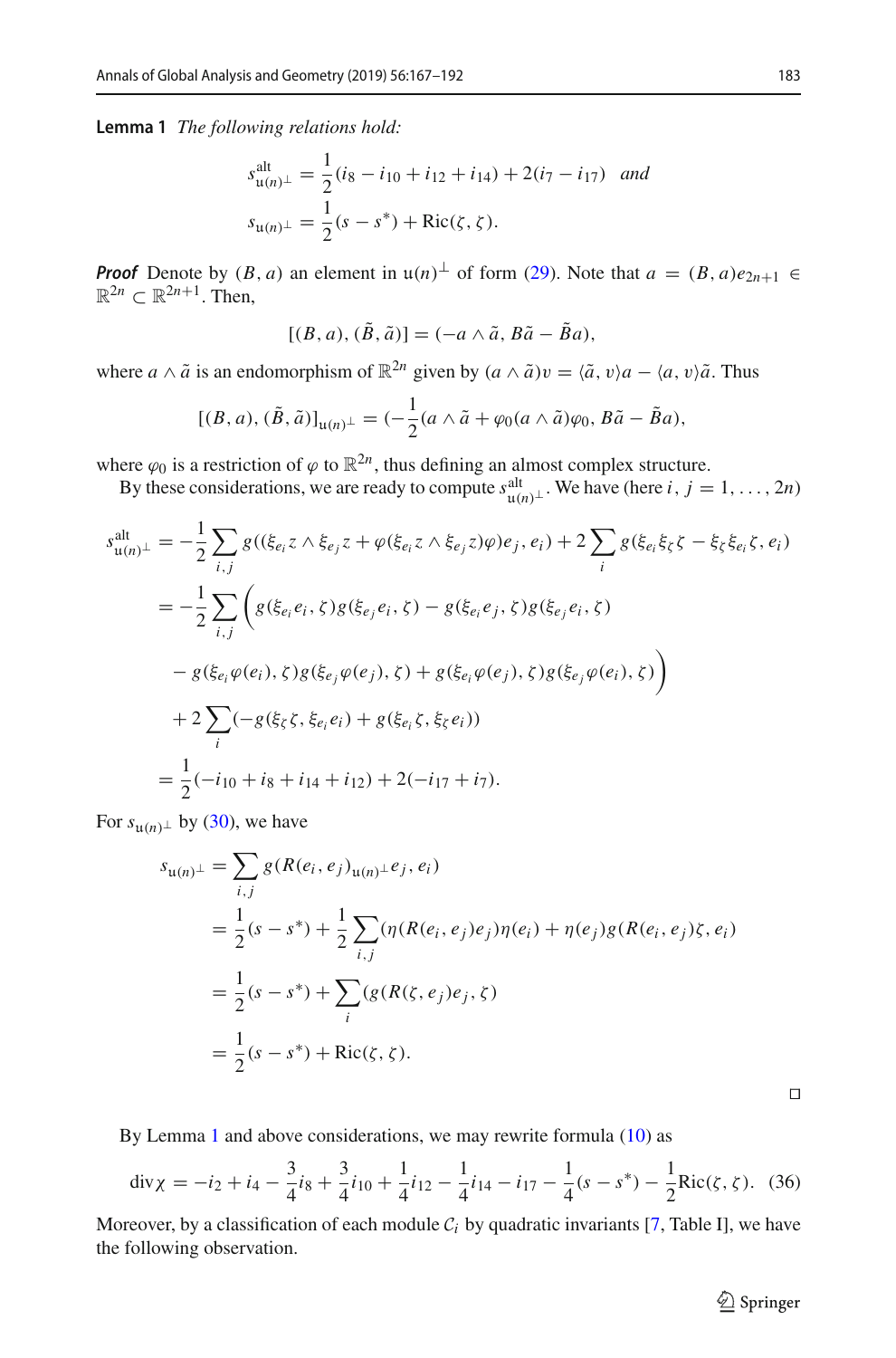#### **Proposition 9** *We have:*

- *1. the characteristic vector field* χ *vanishes if and only if the intrinsic torsion belongs to*  $\mathcal{C}_1 \oplus \mathcal{C}_2 \oplus \mathcal{C}_3 \oplus \mathcal{C}_6 \oplus \mathcal{C}_7 \oplus \mathcal{C}_8 \oplus \mathcal{C}_9 \oplus \mathcal{C}_{10} \oplus \mathcal{C}_{11}$
- $2. |\xi^{sym}|^2 |\xi^{alt}|^2 = 0$  *if and only if the intrinsic torsion belongs to*  $C_3 \oplus C_4 \oplus C_{11}$ ,
- *3.*  $s_{u(n)\perp}^{alt} = 0$  *if and only if the intrinsic torsion belongs to*  $C_1 \oplus C_2 \oplus C_3 \oplus C_4 \oplus C_7 \oplus C_9 \oplus C_1 \oplus C_{11} \oplus C_{12}$ .  $C_{10} \oplus C_{11} \oplus C_{12}$ .

We are ready to interpret, at least in some cases, formula  $(36)$  in a geometric way. Denote by  $B^{\eta}$  and  $T^{\eta}$  the (symmetric) second fundamental form and integrability tensor of kern, respectively (see the section on almost product structures).

<span id="page-17-0"></span>**Proposition 10** Let  $(M, g, \varphi, \eta, \zeta)$  be an almost contact metric structure with the intrinsic *torsion* ξ *.*

*1. If*  $\xi \in \mathcal{D}_2$ *, then* 

$$
\operatorname{div}((\operatorname{div}\zeta)\zeta) = (\operatorname{div}\zeta)^2 + |T^{\eta}|^2 - |B^{\eta}|^2 + \frac{1}{2} s_{\mathfrak{u}(n)^{\perp}}^{\text{alt}} - \frac{1}{4}(s - s^*) - \frac{1}{2} \operatorname{Ric}(\zeta, \zeta),
$$

*or, equivalently,*

$$
\operatorname{div}(\nabla_{\zeta}\zeta) = \frac{1}{2} s_{\mathfrak{u}(n)^{\perp}}^{\text{alt}} + \frac{1}{2} \operatorname{Ric}(\zeta, \zeta) - \frac{1}{4} (s - s^*).
$$

*If additionally, M is closed, then the following integral formula holds*

$$
\int_M \text{Ric}(\zeta, \zeta) \, \text{vol}_M = \frac{1}{2} \int_M s - s^* - 2s_{\mathfrak{u}(n)^\perp}^{\text{alt}} \text{vol}_M = \int_M (\text{div}\zeta)^2 + |T^\eta|^2 - |B^\eta|^2 \, \text{vol}_M.
$$

*2. If*  $\xi \in C_6 \oplus \ldots \oplus C_{11}$ *, then* 

$$
|T^{\eta}|^2 - |B^{\eta}|^2 = -\frac{1}{2} s_{\mathfrak{u}(n)}^{\text{alt}} + \frac{1}{4} (s - s^*) + \frac{1}{2} \text{Ric}(\zeta, \zeta)
$$

*3. If* ξ ∈ *C*<sub>11</sub>*, then s* − *s*<sup>∗</sup> = −2Ric(ζ, ζ) *and*  $\int_M s - s^*$  vol $M = \int_M \text{Ric}(\zeta, \zeta)$  vol $M = 0$ . *4. If* ξ ∈  $C_1$ <sub>2</sub>*, then* 

$$
\operatorname{div}(\nabla_{\zeta}\zeta) = \frac{1}{4}(s-s^*) + \frac{1}{2}\operatorname{Ric}(\zeta,\zeta).
$$

*If, additionally, M is closed, then*

$$
\int_M s - s^* \operatorname{vol}_M = -2 \int_M \operatorname{Ric}(\zeta, \zeta) \operatorname{vol}.
$$

*Proof* (1) Assume  $\xi \in \mathcal{D}_2$ . Then, for *X*, *Y*  $\in$  ker*n*, we have

$$
\xi_X^{\text{alt}} Y = -T^{\eta}(X, Y), \quad \xi_X^{\text{sym}} Y = -B^{\eta}(X, Y).
$$

Moreover, by classification of  $\mathcal{D}_2$  by quadratic invariants [\[7](#page-25-1)], we see that

$$
|\xi^{\text{alt}}|^2 - |\xi^{\text{sym}}|^2 = -i_8 = |T^{\eta}|^2 - |B^{\eta}|^2.
$$

Since  $\chi = (\text{div}\zeta)\zeta$  using Proposition [4,](#page-6-2) the divergence formula [\(10\)](#page-4-0) takes the first form. The second one and the integral formula follow again by Proposition [4.](#page-6-2)

(2) In this case, by Proposition [9,](#page-16-1) the characteristic vector field vanishes, i.e., div $\zeta = 0$ . Thus, it suffices to apply the first part.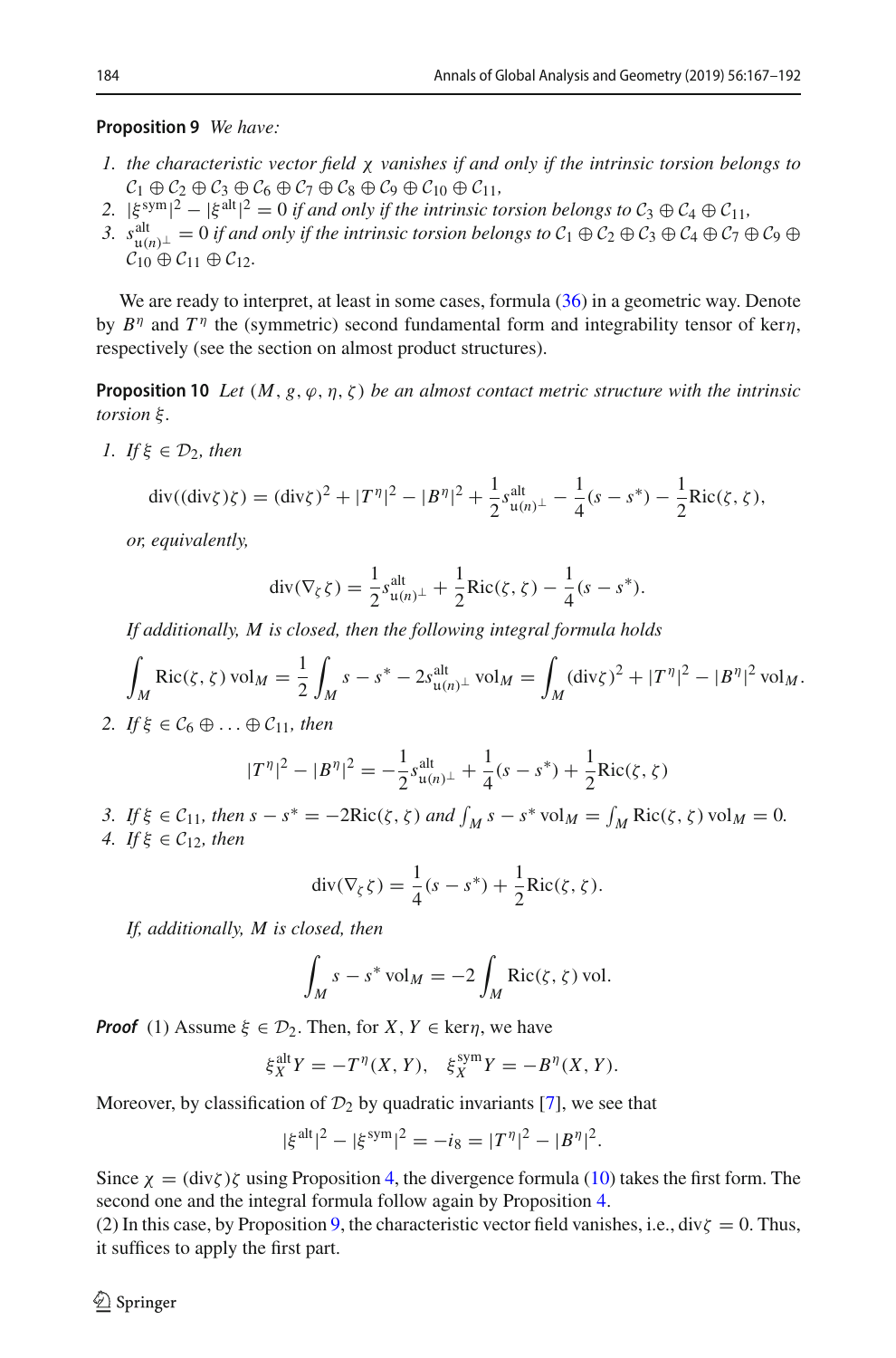(3) This is an immediate consequence of (1), (2) and the fact that  $|T^{\eta}|^2 - |B^{\eta}|^2$  and  $s_{\mu(n)}^{\text{alt}}$  vanish (by Proposition 9). vanish (by Proposition [9\)](#page-16-1).

(4) By discussion concerning  $\mathcal{D}_3$  class, we have  $|\chi|^2 + |\xi^{alt}|^2 - |\xi^{sym}|^2 = 0$  and  $\chi = -\nabla_{\zeta}\zeta$ . Moreover, by Proposition [9,](#page-16-1)  $s_{\mu(n)}^{\text{alt}} = 0$ . Hence, the divergence formula [\(10\)](#page-4-0) and the integral formula (11) simplify to the desired ones. Notice that we could use the formula (36) and the formula [\(11\)](#page-4-1) simplify to the desired ones. Notice that we could use the formula [\(36\)](#page-16-0) and the fact that for  $C_{12}$  class the only nonzero invariant is  $i_{16}$  [\[7,](#page-25-1) Table I].

At the end, consider the following Janssen–Vanhecke  $C(\alpha)$  condition [\[17](#page-25-17)]:

$$
R(X, Y, Z, W) = R(X, Y, \varphi Z, \varphi W) + \alpha(-g(X, Z)g(Y, W) + g(X, W)g(Y, Z) + g(X, \varphi Z)g(Y, \varphi W) - g(X, \varphi W)g(Y, \varphi Z)),
$$

where  $\alpha$  is a smooth function. It implies that

<span id="page-18-0"></span>
$$
s - s^* = 4n^2\alpha \quad \text{and} \quad \text{Ric}(\zeta, \zeta) = 2n\alpha. \tag{37}
$$

**Corollary 4** If the intrinsic torsion of an almost contact metric structure belongs to  $\mathcal{D}_2$  class *and satisfies Janssen–Vanhecke C*(α) *condition, then*

$$
\alpha = \frac{1}{n(n-1)} \left( \frac{1}{2} s_{\mathfrak{u}(n)^{\perp}}^{\text{alt}} - \text{div}(\nabla_{\zeta} \zeta) \right).
$$

*Proof* Follows immediately by Proposition  $10(1)$  $10(1)$ .

*Remark 4* In an analogous way as for *U*(*n*)-structures, it can be shown, with a little bit more effort, that the integral formula [\(11\)](#page-4-1) in this case is equivalent to the integral formula obtained in [\[12\]](#page-25-8).

#### **5 Examples**

In this section, we apply obtained results to certain almost Hermitian and almost contact metric structures. First examples are simple illustration of obtained results for almost contact metric structures. We deal with this structure only since it has not been investigated from this point of view elsewhere. Almost Hermitian case is, due to well-known facts contained in Proposition [7,](#page-9-3) well understood from this perspective. In the end, we focus on more involving examples concerning homogeneous spaces, where we treat both cases—almost Hermitian and almost contact metric structures.

*Example 1* Let  $(M, g, \varphi, \eta, \zeta)$  be an almost contact metric structure which is Sasaki, i.e.,  $\varphi$ satisfies the relation

$$
(\nabla_X \varphi)Y = g(X, Y)\xi - \eta(Y)X, \quad \nabla_X \zeta = -\varphi(X).
$$

Thus, by  $(32)$ , the intrinsic torsion equals

$$
\xi_X Y = g(X, \varphi(Y))\zeta,
$$

or, in matrix notation

$$
\xi_X = \begin{pmatrix} 0 & \varphi(X) \\ -\varphi(X)^\top & 0 \end{pmatrix} \in \mathfrak{u}(n)^\perp (TM) \text{ for } X \in \text{ker}\eta
$$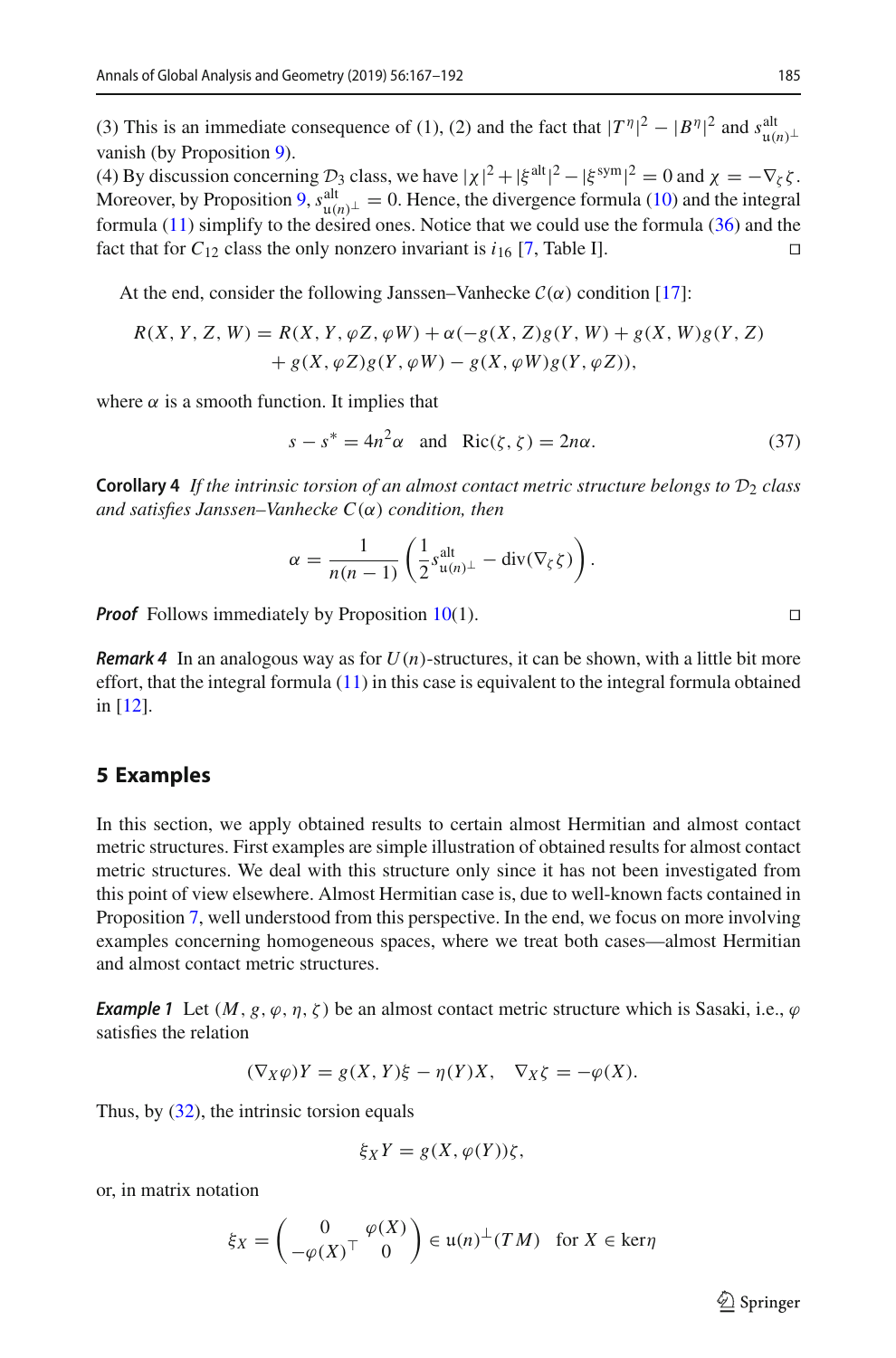and  $\xi_{\zeta} = 0$ . Hence, we arrive in the  $C_5$  class. From the proof of Lemma [1](#page-15-0) or, directly, by Proposition [9,](#page-16-1) we see that  $s_{\mu(n)+}^{\text{alt}}$  does not vanish. In fact, by [\[7](#page-25-1), Table 1], we have

$$
i_6 = -i_8 = -i_{12} = \frac{1}{2n}i_{14}.
$$

Thus, by the definition of  $i<sub>6</sub>$  and Lemma [1](#page-15-0)

$$
s_{\mathfrak{u}(n)^{\perp}}^{\text{alt}} = (n-1)i_6 = 2n(n-1).
$$

It can be shown [\[17](#page-25-17)] that the curvature tensor of a Sasakian structure satisfies  $C(1)$  condition. Thus, by [\(37\)](#page-18-0),  $s - s^* = 4n^2$  and Ric( $\zeta$ ,  $\zeta$ ) = 2*n*. Since  $\nabla_{\zeta} \zeta = -\varphi(\zeta) = 0$ , it follows that the left-hand side of the second divergence formula in Proposition  $10(1)$  $10(1)$  vanishes, whereas the right-hand side equals

$$
\frac{1}{2}s_{\mathfrak{u}(n)^{\perp}}^{\text{alt}} - \frac{1}{4}(s - s^{*}) + \frac{1}{2}\text{Ric}(\zeta, \zeta) = n(n - 1) - n^{2} + n = 0.
$$

*Example 2* Let  $(M, g, \varphi, \eta, \zeta)$  be an almost contact metric structure which is Kenmotsu, i.e.,  $\varphi$  satisfies the following condition

$$
(\nabla_X \varphi)Y = g(\varphi X, Y)\zeta - \eta(Y)\varphi(X).
$$

Hence, the intrinsic torsion, by the formula  $(32)$ , equals

$$
\xi_X Y = g(X, Y)\zeta, \quad \xi_X \zeta = -X, \quad \xi_\zeta Y = 0, \quad \xi_\zeta \zeta = 0,
$$

where *X*, *Y*  $\in$  ker*n*. In matrix notation, for *X*  $\in$  ker*n*,

$$
\xi_X = \begin{pmatrix} 0 & X \\ -X^\top & 0 \end{pmatrix} \in \mathfrak{u}(n)^\perp (TM).
$$

Hence, arguing as in the example above,  $s_{\mathfrak{u}(n)}^{\text{alt}}$  does not vanish. Since, in this case,

$$
i_6 = i_8 = i_{12} = \frac{1}{2n}i_{10},
$$

by Lemma [1,](#page-15-0)

$$
s_{\mathfrak{u}(n)^{\perp}}^{\text{alt}} = (1 - n)i_6 = 2n(1 - n).
$$

It can be shown that Kenmotsu structure satisfies  $C(-1)$  condition [\[17\]](#page-25-17). By [\(37\)](#page-18-0),  $s - s^* =$  $-4n^2$  and Ric( $\zeta$ ,  $\zeta$ ) =  $-2n$ . Therefore,

$$
\frac{1}{2}s_{\mathfrak{u}(n)^{\perp}}^{\text{alt}} - \frac{1}{4}(s - s^*) + \frac{1}{2}\text{Ric}(\zeta, \zeta) = n(1 - n) + n^2 - n = 0.
$$

Since for a Kenmotsu manifold  $\nabla_X \zeta = X - \eta(X)\zeta$ , it follows that

$$
\operatorname{div}\zeta = 2n \quad \text{and} \quad \nabla_{\zeta}\zeta = 0.
$$

It follows that the second divergence formula in Proposition [10](#page-17-0) is justified.

Let us now justify condition (2) in Proposition [10.](#page-17-0) It is known that the distribution kern is integrable and umbilical [\[18](#page-25-18)]. Hence,  $T^{\eta} = 0$  and  $B^{\eta} = -\frac{1}{2n}g \otimes (\text{div}\zeta)\zeta$ , which implies

$$
|T^{\eta}|^2 - |B^{\eta}|^2 = -2n
$$

and

$$
\frac{1}{4}(s-s^*) + \frac{1}{2}\text{Ric}(\zeta,\zeta) - \frac{1}{2}s_{\mathfrak{u}(n)^{\perp}}^{\text{alt}} = -n^2 - n - n(1-n) = -2n.
$$

 $\mathcal{L}$  Springer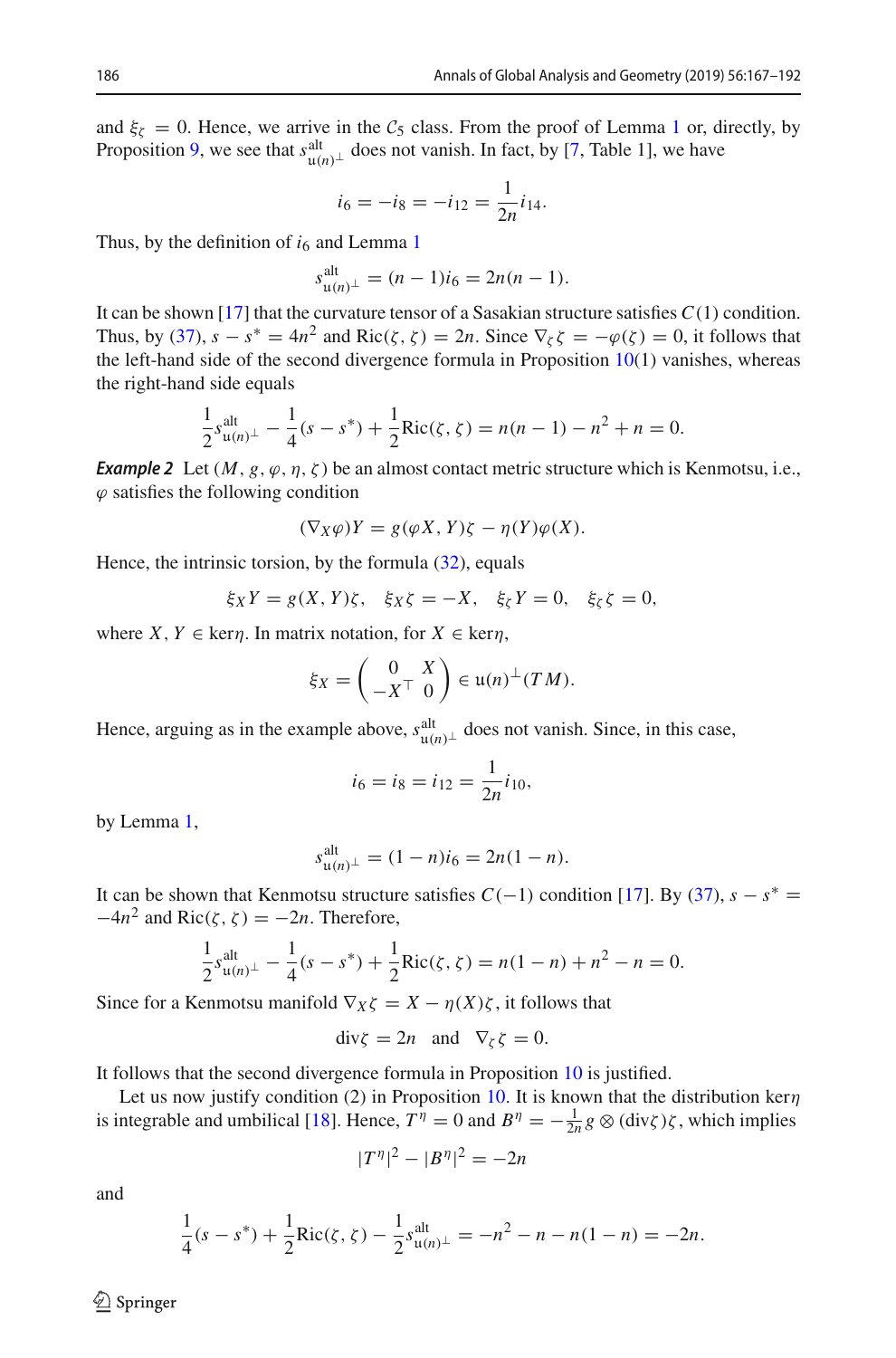*Example 3* Consider a generalized Heisenberg group  $H(1, n)$  [\[12](#page-25-8)]. This is a Lie group consisting of square  $n + 2$  by  $n + 2$  matrices of the form

$$
g = \begin{pmatrix} I_n & A^t & B^t \\ 0 & 1 & c \\ 0 & 0 & 1 \end{pmatrix},
$$

where  $A = (a_1, \ldots, a_n)$  and  $B = (b_1, \ldots, b_n)$  are elements of  $\mathbb{R}^n$  and  $c \in \mathbb{R}$ . Then,  $H(1, n)$ is nilpotent of dimension  $2n + 1$ .  $H(1, n)$  has a global coordinate system  $(x^{i}, x^{n+1}, z)$ ,  $i = 1, 2, \ldots, n$  given by

$$
x^{i}(g) = a_{i}, \quad x^{n+i}(g) = b_{i}, \quad z(g) = c.
$$
 (38)

We choose a Riemannian metric such that the left-invariant basis

$$
X_i = \frac{\partial}{\partial x^i}
$$
,  $Y_i = \frac{\partial}{\partial x^{n+i}}$ ,  $Z = \frac{\partial}{\partial z} + \sum_i x^i \frac{\partial}{\partial x^{n+i}}$ 

is an orthonormal one. Nonzero components of the Levi–Civita connection are given by [\[12\]](#page-25-8)

$$
\nabla_{X_i} X_{n+i} = \nabla_{X_{n+i}} X_i = -\frac{1}{2} Z,
$$
  

$$
\nabla_{X_i} Z = -\nabla_Z X_i = \frac{1}{2} X_{n+1},
$$
  

$$
\nabla_{X_{n+i}} Z = \nabla_Z X_{n+i} = \frac{1}{2} X_i.
$$

Thus, the integrability tensor  $T^{\eta}$  vanishes and nonzero components of the second fundamental form are equal

$$
B^{\eta}(X_i, X_{n+i}) = B^{\eta}(X_{n+i}, X_i) = -\frac{1}{2}Z.
$$

Hence,  $|B^n|^2 = \frac{n}{2}$ . Moreover, by the formula for the curvature tensor [\[12\]](#page-25-8)

$$
R(X_i, X_j, X_{n+i}, X_{n+j}) = \frac{1}{4} \quad i \neq j, \qquad R(X_i, X_{n+j}, X_j, X_{n+i}) = -\frac{1}{4},
$$
  

$$
R(X_i, Z, X_i, Z) = \frac{3}{4}, \qquad R(X_{n+i}, Z, X_{n+i}, Z) = -\frac{1}{4}
$$

with remaining components vanishing, we see that

$$
s = -\frac{n}{2}, \quad \text{Ric}(Z, Z) = -\frac{n}{2}.
$$

Consider on  $H(1, n)$  an almost contact structure induced by the Reeb field  $\zeta = Z$  and a dual one form  $\eta = dz$  with a compatible endomorphism  $\varphi$  such that  $\varphi(X_i) = X_{n+i}$ ,  $\varphi(X_{n+1}) = -X_i$ . Then, we get a structure in a  $\mathcal{C}_9$  class [\[12\]](#page-25-8). We have

$$
s^* = \frac{n}{2}.
$$

It is easy to see that  $divZ = 0$ ; hence, the characteristic vector field vanishes (as noticed in Proposition  $9(1)$  $9(1)$ ). We are ready to compute both sides of the divergence formula in Propo-sition [10\(](#page-17-0)2). The left-hand side, clearly, equals  $-\frac{n}{2}$ . Since by Proposition [9\(](#page-16-1)3),  $s_{u(n), \perp}^{\text{alt}} = 0$ , the right-hand side is equal to the right-hand side is equal to

$$
\frac{1}{4}(s-s^*) + \frac{1}{2}\text{Ric}(\zeta,\zeta) = -\frac{n}{4} - \frac{n}{4} = -\frac{n}{2}.
$$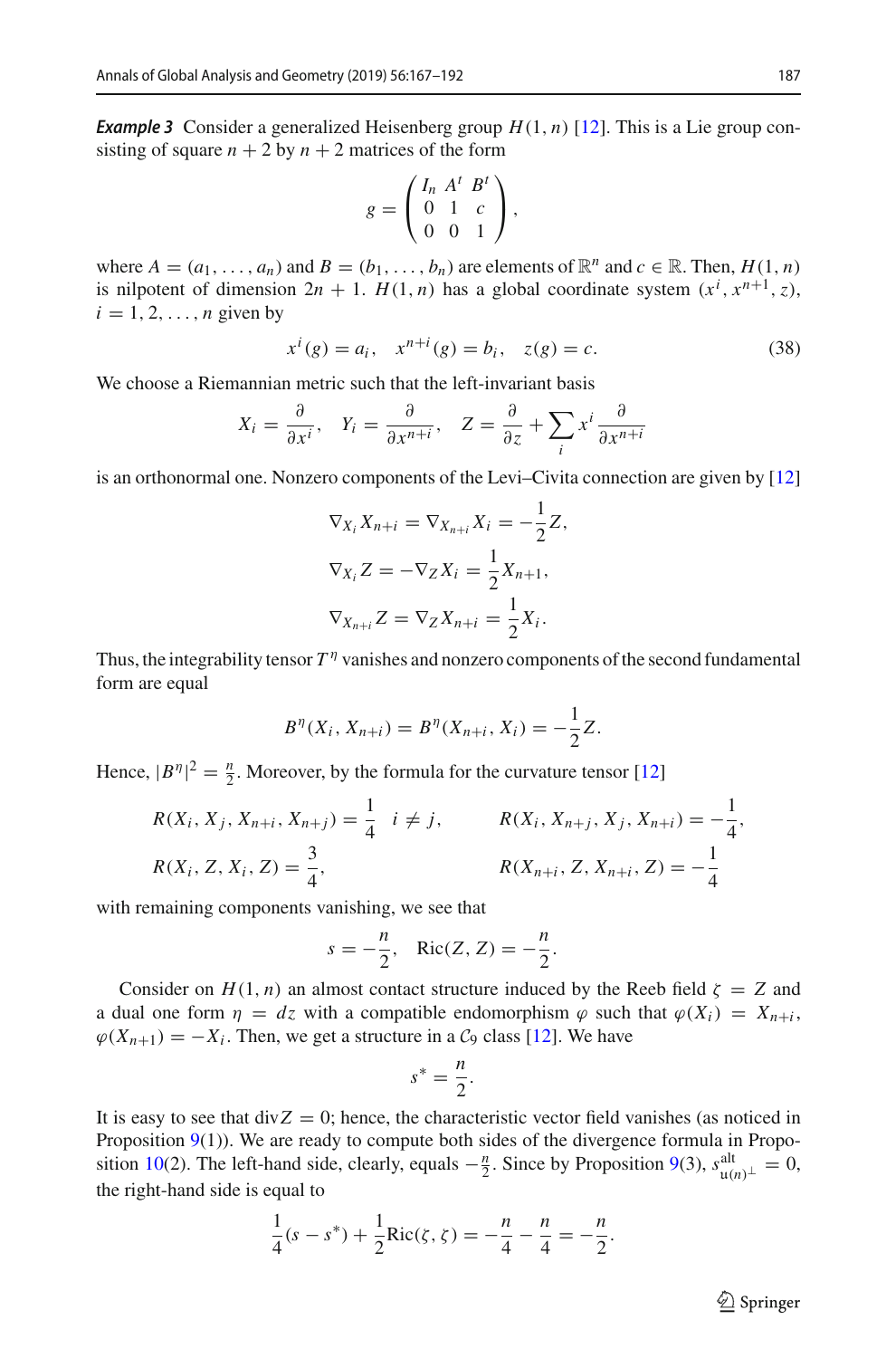#### **5.1 Examples on reductive homogeneous spaces**

We will show that for a certain choice of *G*-structures on reductive homogeneous spaces induced from one-parameter deformations of invariant Riemannian metrics, the characteristic vector field  $\chi$  vanishes; hence, the divergence formula becomes point-wise formula. We justify this stating appropriate examples. We closely follow  $[3, p. 140]$  $[3, p. 140]$  and  $[1]$ .

Let *K* be a connected, compact Lie group and *H* its closed, connected Lie subgroup. The quotient  $K/H$  is a homogeneous space denoted by  $M$ . Assume additionally that on the level of Lie algebras  $\mathfrak{k} = \mathfrak{h} \oplus \mathfrak{m}$ , where  $\mathfrak{m}$  is the orthogonal complement with respect to some ad(*H*)-invariant bilinear form **B** on  $\mathfrak{k}$ . Deform **B** in the following way: Assume  $\mathfrak{m} = \mathfrak{m}_0 \oplus \mathfrak{m}_1$ , where

<span id="page-21-0"></span>
$$
[{\mathfrak{h}}, {\mathfrak{m}}_0] = {\mathfrak{m}}_0, \quad [{\mathfrak{m}}_0, {\mathfrak{m}}_0] \subset {\mathfrak{h}} \oplus {\mathfrak{m}}_1, [{\mathfrak{h}}, {\mathfrak{m}}_1] \subset {\mathfrak{m}}_1, \quad [{\mathfrak{m}}_1, {\mathfrak{m}}_1] \subset {\mathfrak{h}}, \quad [{\mathfrak{m}}_0, {\mathfrak{m}}_1] \subset {\mathfrak{m}}_0.
$$
 (39)

For any  $t > 0$ , we put

$$
\mathbf{B}_t = \mathbf{B}\vert_{\mathfrak{m}_0 \times \mathfrak{m}_0} + 2t \mathbf{B}\vert_{\mathfrak{m}_1 \times \mathfrak{m}_1}.
$$

Form  $\mathbf{B}_t$  defines an invariant Riemannian metric  $g_t$  on M. We will often write g instead of *gt* , if there is no confusion. The Levi–Civita connection of *g* may be described as a linear map  $\Lambda : \mathfrak{m} \to \mathfrak{so}(\mathfrak{m})$  defined as follows: [\[3](#page-24-1)]

$$
\begin{aligned} \Lambda(X)Y &= \frac{1}{2}[X,Y]_{\mathfrak{m}_1}, \\ \Lambda(X)B &= t[X,B], \\ \Lambda(A)Y &= (1-t)[A,Y], \\ \Lambda(A)B &= 0, \end{aligned}
$$

where  $X, Y \in \mathfrak{m}_0, A, B \in \mathfrak{m}_1$ .

Now, we consider a *G*-structure on *M*. Thus, we have a decomposition  $\mathfrak{so}(m) = \mathfrak{g} \oplus \mathfrak{g}^{\perp}$ , where we take orthogonal complement with respect to the Killing form on  $\mathfrak{so}(\mathfrak{m})$ . Then, Λ splits as  $\Lambda = \Lambda_{\mathfrak{g}} + \Lambda_{\mathfrak{g}} \perp \Lambda_{\mathfrak{g}}$  defines a *G*-connection  $\nabla^G$ , whereas  $\Lambda_{\mathfrak{g}} \perp$  corresponds to the intrinsic torsion  $\xi$ .

In the following two examples, we introduce a *G*-structure via the same procedure. Denote by  $x_0$  the coset  $eH$ , and let ad :  $H \to SO(m)$  be the isotropy representation. Let  $\varphi : \mathfrak{m} \to \mathfrak{m}$ be a linear map, which intertwines the isotropy representation. Since all tensor bundles on *M* are associated with the bundle  $G \mapsto M$  with respect to the isotropy representation, it follows that  $\varphi$  induces (1, 1)-tensor field, in our case, almost Hermitian or almost contact metric structure.

**Example 4** We follow [\[3](#page-24-1), p. 142]. Consider a complex flag manifold  $F_{1,2}$  consisting of pairs  $(l, V)$ , where  $l$  is one-dimensional complex subspace and  $V$  is a complex two-dimensional subspace containing *l* in  $\mathbb{C}^3$ .  $U(3)$  acts transitively with a isotropy subgroup  $H = U(1) \times$  $U(1) \times U(1)$ . Thus,  $F_{1,2}$  is a homogeneous space. On the level of Lie algebras,  $u(n) = \phi(m)$ , where h consists of diagonal matrices, whereas m is a subspace of the form

$$
\mathfrak{m} = \left\{ \begin{pmatrix} 0 & a & b \\ -\bar{a} & 0 & c \\ -\bar{b} & -\bar{c} \end{pmatrix}, \quad a, b, c \in \mathbb{C} \right\}.
$$

 $\circledcirc$  Springer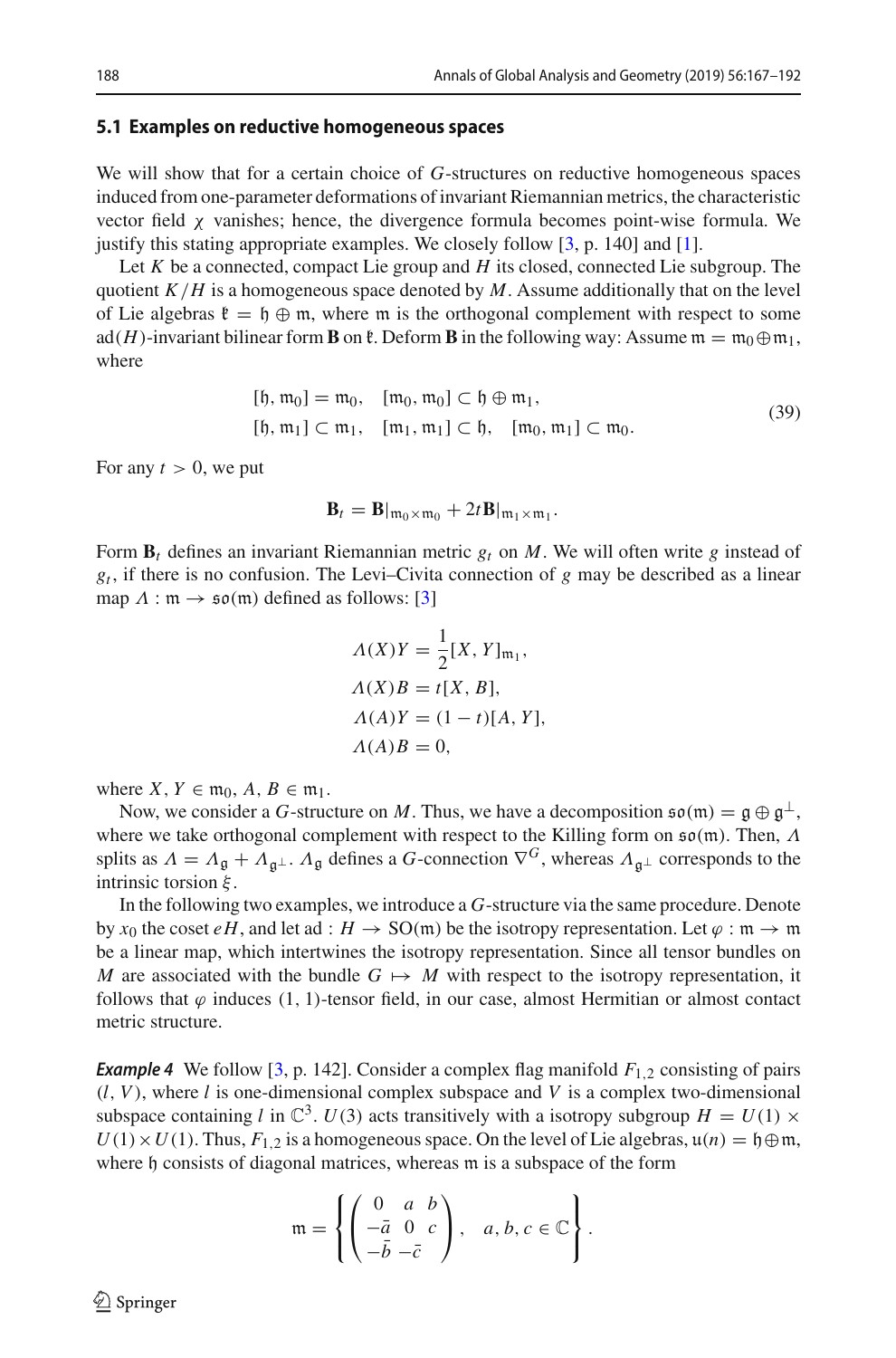m splits into two subspaces  $m_0$  and  $m_1$  given, respectively, by relations  $c = 0$  and  $a = b = 0$ . Denote by **B** the Killing form on  $\mathfrak{u}(3)$ ,  $\mathbf{B}(X, Y) = \frac{1}{2}\text{Re}(\text{tr}XY)$ ). The inner product on m given by given by

$$
-\mathbf{B}\vert_{\mathfrak{m}_0\times\mathfrak{m}_0}+2t(-\mathbf{B})\vert_{\mathfrak{m}_1\times\mathfrak{m}_1}
$$

defines a one-parameter family of Riemannian metrics on  $F_{1,2}$ . The following basis is orthonormal with respect to the given inner product on m:

$$
E_1 = e_{12}
$$
,  $E_2 = s_{12}$ ,  $E_3 = e_{13}$ ,  $E_4 = s_{13}$ ,  $E_5 = \frac{1}{\sqrt{2t}} e_{23}$ ,  $E_6 = \frac{1}{\sqrt{2t}} s_{23}$ ,

where  $e_{ik}$  is a skew-symmetric matrix with the  $(j, k)$  entry equal to 1 and  $s_{ik}$  is a symmetric matrix with the  $(j, k)$ -entry equal to *i* (and remaining elements except for  $(k, j)$ -entry equal to zero). We see that  $m_0$  is spanned by  $E_1$ ,  $E_2$ ,  $E_3$ ,  $E_4$ , whereas  $m_1$  by  $E_5$ ,  $E_6$ . It can be verified that relations [\(39\)](#page-21-0) hold.

Let us define an almost Hermitian structure on  $F_{1,2}$ . The isotropy representation Ad :  $H \rightarrow SO(m) = SO(6)$  equals

$$
Ad(t, r, s) = \begin{pmatrix} R_{t-s} & 0 & 0 \\ 0 & R_{t-r} & 0 \\ 0 & 0 & R_{s-r} \end{pmatrix},
$$

where  $(t, r, s)$  denotes an element diag( $e^{it}, e^{is}, e^{ir}$ )  $\in H$  and  $R_\theta$  is a rotation in  $\mathbb{R}^2$  through an angle  $\theta$ . In order to define an almost Hermitian structure, it suffices to define isotropy invariant (1, 1)-tensor  $J_0$  in m with  $J_0^2 = -1$ . Let

$$
J_0(E_1) = -E_2, \quad J_0(E_3) = E_4, \quad J_0(E_5) = -E_6.
$$

The Levi–Civita connection of this almost Hermitian structure can be described by a map  $\Lambda : \mathfrak{m} \to \mathfrak{so}(\mathfrak{m}),$ 

$$
\Lambda(E_1) = \frac{\sqrt{t}}{\sqrt{2}} (e_{35} + e_{46}), \qquad \Lambda(E_2) = \frac{\sqrt{t}}{\sqrt{2}} (e_{45} - e_{36}),
$$
  
\n
$$
\Lambda(E_3) = \frac{\sqrt{t}}{\sqrt{2}} (e_{26} - e_{15}), \qquad \Lambda(E_4) = -\frac{\sqrt{t}}{\sqrt{2}} (e_{16} + e_{25}),
$$
  
\n
$$
\Lambda(E_5) = \frac{1 - t}{\sqrt{2t}} (e_{13} + e_{24}), \qquad \Lambda(E_6) = \frac{1 - t}{\sqrt{2t}} (e_{14} - e_{23}).
$$

The curvature tensor *R* is given by

$$
R(X, Y) = [A(X), A(Y)] - A([X, Y]_{m}) - Ad([X, Y]_{\mathfrak{h}}),
$$

where Ad :  $\mathfrak{h} \to \mathfrak{so}(\mathfrak{m})$  denotes the differential of the isotropy representation,

$$
Ad(H_1) = -e_{12} - e_{34}, \quad Ad(H_2) = e_{12} - e_{56}, \quad Ad(H_3) = e_{34} + e_{56}.
$$

Here,  $H_k$  denotes the matrix  $\frac{1}{2} s_{kk}$ .

Now we are ready to compute  $s_{u(3)}\perp$ . Deriving relations for the commutators in m and its<br>mononts in h and than the currenting tensor *P* and projections of alamants  $\epsilon_1$  to  $u(2)\perp$ components in h and then the curvature tensor *R* and projections of elements  $e_{ij}$  to  $\mu(3)^{\perp}$ , we get

$$
s_{\mathfrak{u}(3)^{\perp}} = 8(2-t).
$$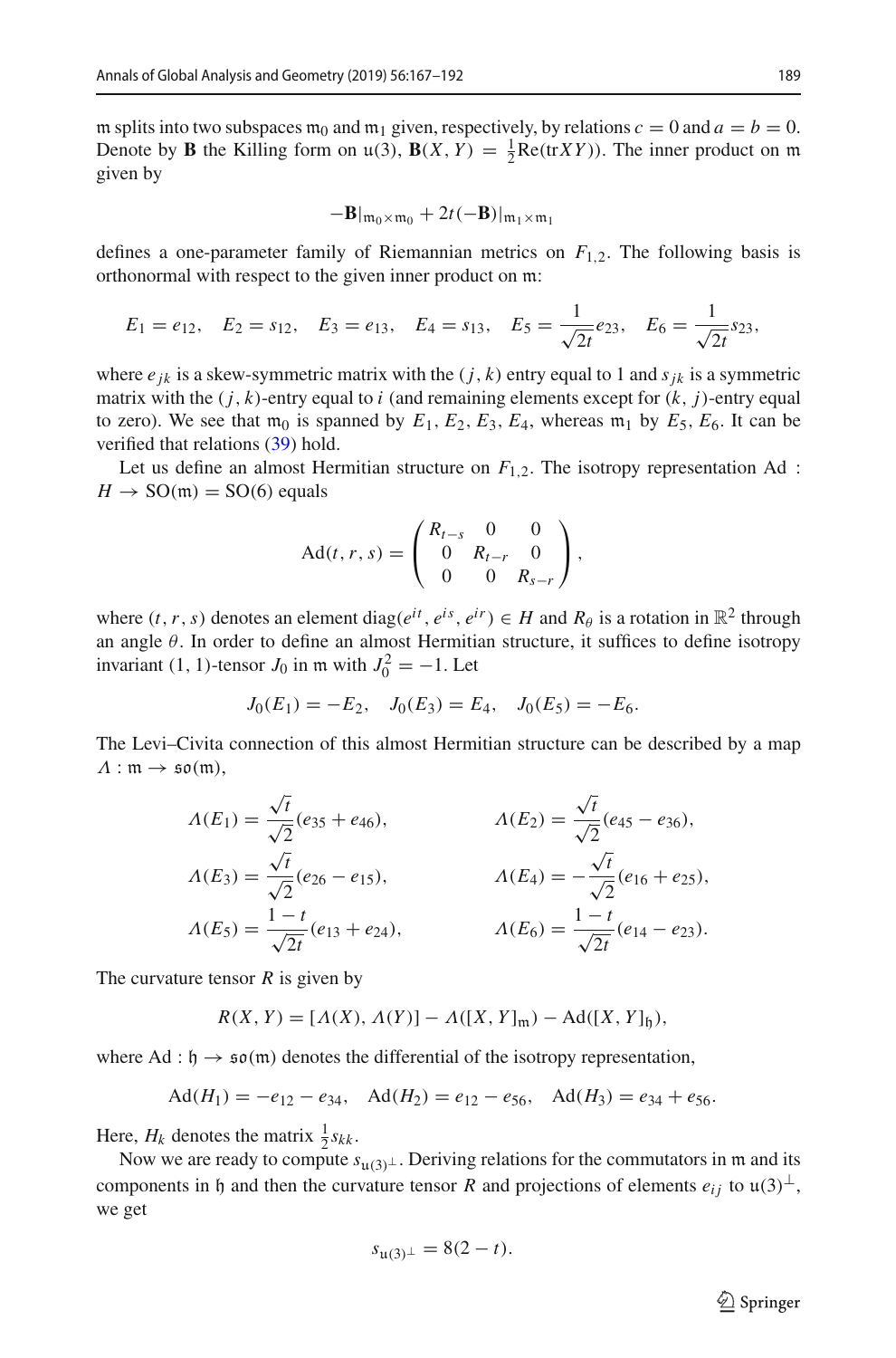We could obtain the above relation by applying formula  $(22)$ . It is easy to see that  $s =$  $2(-13 + 3t - \frac{2}{t})$  and  $s^* = 2(3 - 5t - \frac{2}{t})$ .

Let us turn to computations of the intrinsic torsion and its components. We easily see that  $\Lambda : \mathfrak{m} \to \mathfrak{u}(3)^{\perp}$ . Hence, the minimal connection  $\nabla^{U(3)}$  is induced by a zero map. Moreover,

$$
\sum_{i,j} \langle \Lambda(E_i) E_i, \Lambda(E_j) E_i) \rangle = 4(t-2)
$$

corresponds to  $|\xi^{\text{sym}}|^2 - |\xi^{\text{alt}}|^2$ ; hence, the main divergence formula, which reduces to  $\frac{1}{2} s_{\text{u}(3)^{\perp}} = |\xi^{\text{alt}}|^2 - |\xi^{\text{sym}}|^2 = 4(2-t)$ , is justified.<br>Let us look at the Gray–Hervella classes induct

Let us look at the Gray–Hervella classes induced by  $t$  for each choice of  $t > 0$ . Since  $\chi = 0$ , the considered almost Hermitian structure is of type  $W_1 \oplus W_2 \oplus W_3$ . Simple calculations show that  $\Lambda$ , hence  $\xi$ , satisfies  $\xi_{JX}JY = -\xi_{X}Y$ . Thus, by Proposition [5,](#page-8-1) the considered structures are of type  $W_1 \oplus W_2$ . Moreover, it is nearly Kähler, i.e., in  $W_1$ , if and only if *t* =  $\frac{1}{2}$ . By above considerations, we see that for *t* < 2, *s*<sub>u(3)</sub>⊥ > 0 and for *t* > 2, *s*<sub>u(3)</sub> ≤ 0  $s_{\mathfrak{u}(3)^\perp}$  < 0.

**Example 5** We follow very closely the approach by Agricola [\[1\]](#page-24-2). Consider the fivedimensional Stiefel manifolds  $V_{4,2} = SO(4)/SO(2)$ . We embed  $S(2)$  as a lower diagonal block. We have the splitting  $\mathfrak{so}(4) = \mathfrak{so}(2) \oplus \mathfrak{m}$  with respect to the Killing form **B**, where

$$
\mathfrak{m} = \left\{ \begin{pmatrix} A & X \\ -X^\top & 0 \end{pmatrix} \mid A = \begin{pmatrix} 0 & -a \\ a & 0 \end{pmatrix}, X \in \mathcal{M}_{2 \times 2}(\mathbb{R}) \right\}.
$$

There is a one-parameter family  $g_t$  of Riemannian metrics on  $V_{4,2}$  constructed by Jensen [ $16$ ], which are obtained from the invariant dot product on  $m$ 

$$
\langle (a, X), (b, Y) \rangle = \mathbf{B}(X, Y) + 2t ab,
$$

where  $(a, X)$ ,  $(b, Y)$  denote the elements in m and  $\mathbf{B}(X, Y) = \frac{1}{2} \text{tr}(X^{\top}Y)$ . Denoting the canonical basis in  $\mathfrak{so}(4)$  by  $(e_i)$ , i.e.  $e_i$ ; is a skew-symmetric matrix with the  $(i, i)$ -entry canonical basis in  $\mathfrak{so}(4)$  by  $(e_{ij})$ , i.e.,  $e_{ij}$  is a skew-symmetric matrix with the  $(i, j)$ -entry equal to  $-1$  (be aware of the difference with the sign convention compared to the previous example), we have an orthonormal basis

$$
E_1 = e_{13}
$$
,  $E_2 = e_{14}$ ,  $E_3 = e_{23}$ ,  $E_4 = e_{24}$ ,  $E_5 = \frac{1}{\sqrt{2t}}e_{12}$ 

in m. The Levi–Civita connection of this homogeneous space is described by a map  $\Lambda : \mathfrak{m} \to$  $\mathfrak{so}(m) = \mathfrak{so}(5)$  of the form  $[1,16]$  $[1,16]$ 

$$
\Lambda(E_1) = \sqrt{\frac{t}{2}} e_{35}, \qquad \Lambda(E_2) = \sqrt{\frac{t}{2}} e_{45}, \qquad \Lambda(e_3) = -\sqrt{\frac{t}{2}} e_{15},
$$
  

$$
\Lambda(E_4) = -\sqrt{\frac{t}{2}} e_{25}, \qquad \Lambda(E_5) = \frac{1-t}{\sqrt{2t}} (e_{13} + e_{24}).
$$

The curvature tensor is then given by

$$
R(X, Y) = [A(X), A(Y)] - A([X, Y]_{m}) - Ad([X, Y]_{\mathfrak{h}}),
$$

where Ad is the differential of the isotropy representation Ad :  $SO(2) \rightarrow SO(m)$ ,

$$
Ad(g) = \begin{pmatrix} g & 0 & 0 \\ 0 & g & 0 \\ 0 & 0 & 0 \end{pmatrix}, \quad g \in SO(2).
$$

 $\mathcal{L}$  Springer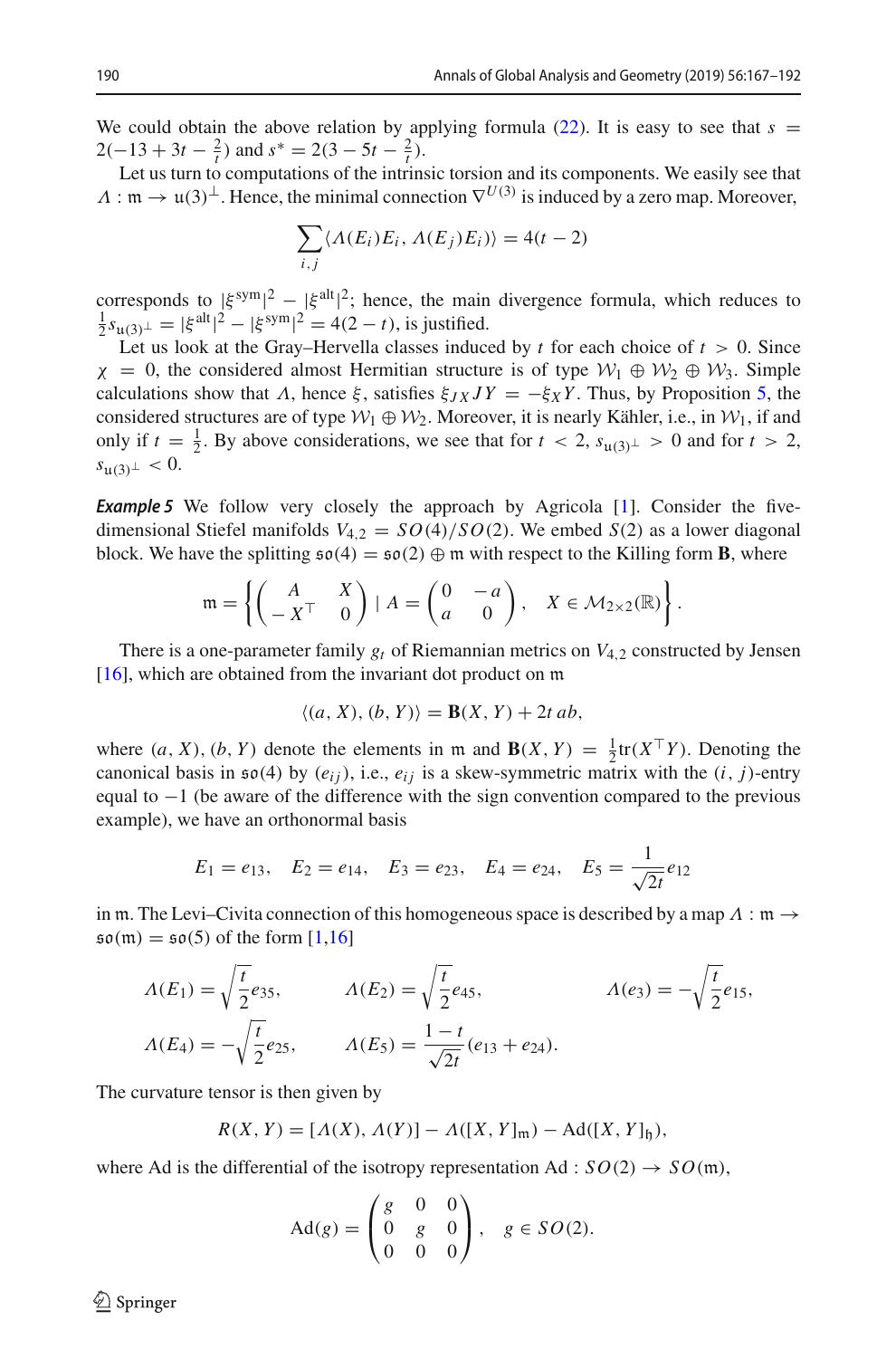Now we introduce an almost contact structure on  $V_{4,2}$  by defining an isotropy invariant map  $\varphi : \mathfrak{m} \to \mathfrak{m}$ , which is, in terms of the basis  $(E_i)$ , given by a matrix

$$
\varphi = \begin{pmatrix} 0 & 0 & 1 & 0 & 0 \\ 0 & 0 & 0 & 1 & 0 \\ -1 & 0 & 0 & 0 & 0 \\ 0 & -1 & 0 & 0 & 0 \\ 0 & 0 & 0 & 0 & 0 \end{pmatrix}.
$$

One can check that  $\varphi$ , in deed, defines an almost contact structure with the Reeb field  $\zeta$  induced by  $E_5$  and compatible with the metric  $g_t$ . Notice that the fundamental form  $F(X, Y) =$  $g_t(X, \varphi(Y))$  induced by  $\varphi$  if  $F = e_{13} + e_{24}$ , which is proportional to  $dE_5$  making the structure just Sasaki structure [\[1](#page-24-2)].

To derive the formula for  $s_{\mu(2)}$ <sub>⊥</sub>, we need to compute the  $\mu(2)$ <sup>⊥</sup>-component of *R*, i.e., i.e., i.e., project  $R(E_i, E_j)$  to the second factor with respect to the decomposition  $\mathfrak{so}(\mathfrak{m}) = \mathfrak{u}(2) \oplus \mathfrak{m}$ <sup>u</sup>(2)⊥. It is easy to see that *ei*<sup>5</sup> <sup>∈</sup> <sup>u</sup>(2)<sup>⊥</sup> and *<sup>e</sup>*13, *<sup>e</sup>*<sup>24</sup> <sup>∈</sup> <sup>u</sup>(2). Moreover, *<sup>e</sup>*<sup>13</sup> and *<sup>e</sup>*<sup>24</sup> project to  $v = \frac{1}{2}(e_{13} - e_{24})$  and  $-v$ , respectively. Finally,  $e_{12}$  projects to  $w = \frac{1}{2}(e_{12} - e_{34})$ , whereas  $e_{34}$  projects to  $-w$ . Thus,

$$
s_{\mathfrak{u}(2)^{\perp}}=6t.
$$

We could compute  $s_{u(2)}\text{L}$  using Lemma [1](#page-15-0) and noticing that

$$
s = 2(4 - t), \quad s^* = 2(4 - 5t), \quad \text{Ric}(\zeta, \zeta) = 2t.
$$

Let us describe the intrinsic torsion. We see that  $\Lambda_{\mu(3)\perp}(E_i) = \Lambda(E_i)$  for  $i = 1, 2, 3, 4$ ,<br> $\Lambda_{\mu(3)\perp}(E_5) = 0$ . Hence, the characteristic vector field x, which corresponds to and  $\Lambda_{\mathfrak{u}(3)\perp}(E_5) = 0$ . Hence, the characteristic vector field  $\chi$ , which corresponds to  $\Sigma_{\mathfrak{u}}(E_1)E_2$  versiones and it is not hard to see that  $|\xi|^{2}$  is symple which corresponds  $\sum_i \Lambda_{\mu(2)}(E_i) E_i$ , vanishes and, it is not hard to see that  $|\xi^{\text{alt}}|^2 - |\xi^{\text{sym}}|^2$ , which corresponds to  $-\sum_i (A_i \cos(kE_i) E_i)$  equals 2t. Finally directly from the definition if to  $-\sum_{i,j}\langle\Lambda_{\mathfrak{u}(2)}\bot(E_i)E_j,\Lambda_{\mathfrak{u}(2)}\bot(E_j)E_i\rangle$ , equals 2*t*. Finally, directly from the definition, it is not hard to see that  $s_{\mathfrak{u}(2)^\perp}^{\text{alt}} = 2t$ . Thus,

$$
\frac{1}{2}s_{\mathfrak{u}(2)^{\perp}}^{\text{alt}} - \frac{1}{2}s_{\mathfrak{u}(2)^{\perp}} + |\xi^{\text{alt}}|^{2} - |\xi^{\text{sym}}|^{2} = t - 3t + 2t = 0.
$$

Notice, finally, that by the classification of all possible intrinsic torsion modules [\[7](#page-25-1)], since  $i_2 = |\xi^{\text{sym}}|^2 - |\xi^{\text{alt}}| = -t < 0$ , we arrive in a pure  $C_1$  class.

**Acknowledgements** I wish to thank Ilka Agricola for indication of references [4] and [1] and helpful conversations. The author is partially supported by the National Science Center, Poland—Grant Miniatura 2017/01/X/ST1/01724.

**Open Access** This article is distributed under the terms of the Creative Commons Attribution 4.0 International License [\(http://creativecommons.org/licenses/by/4.0/\)](http://creativecommons.org/licenses/by/4.0/), which permits unrestricted use, distribution, and reproduction in any medium, provided you give appropriate credit to the original author(s) and the source, provide a link to the Creative Commons license, and indicate if changes were made.

#### **References**

- <span id="page-24-2"></span>1. Agricola, I.: Connections on naturally reductive spaces, their Dirac operator and homogeneous models in string theory. Comm. Math. Phys. **232**(3), 535–563 (2003)
- <span id="page-24-0"></span>2. Agricola, I.: The Srni lectures on non-integrable geometries with torsion. Arch. Math. (Brno) **42**(suppl.), 5–84 (2006)
- <span id="page-24-1"></span>3. Baum, H., Friedrich, T., Grunewald, R., Kath, I.: Twistors and Killing Spinors on Riemannian Manifolds, Teubner Texts in Mathematics. Stuttgart (1991)